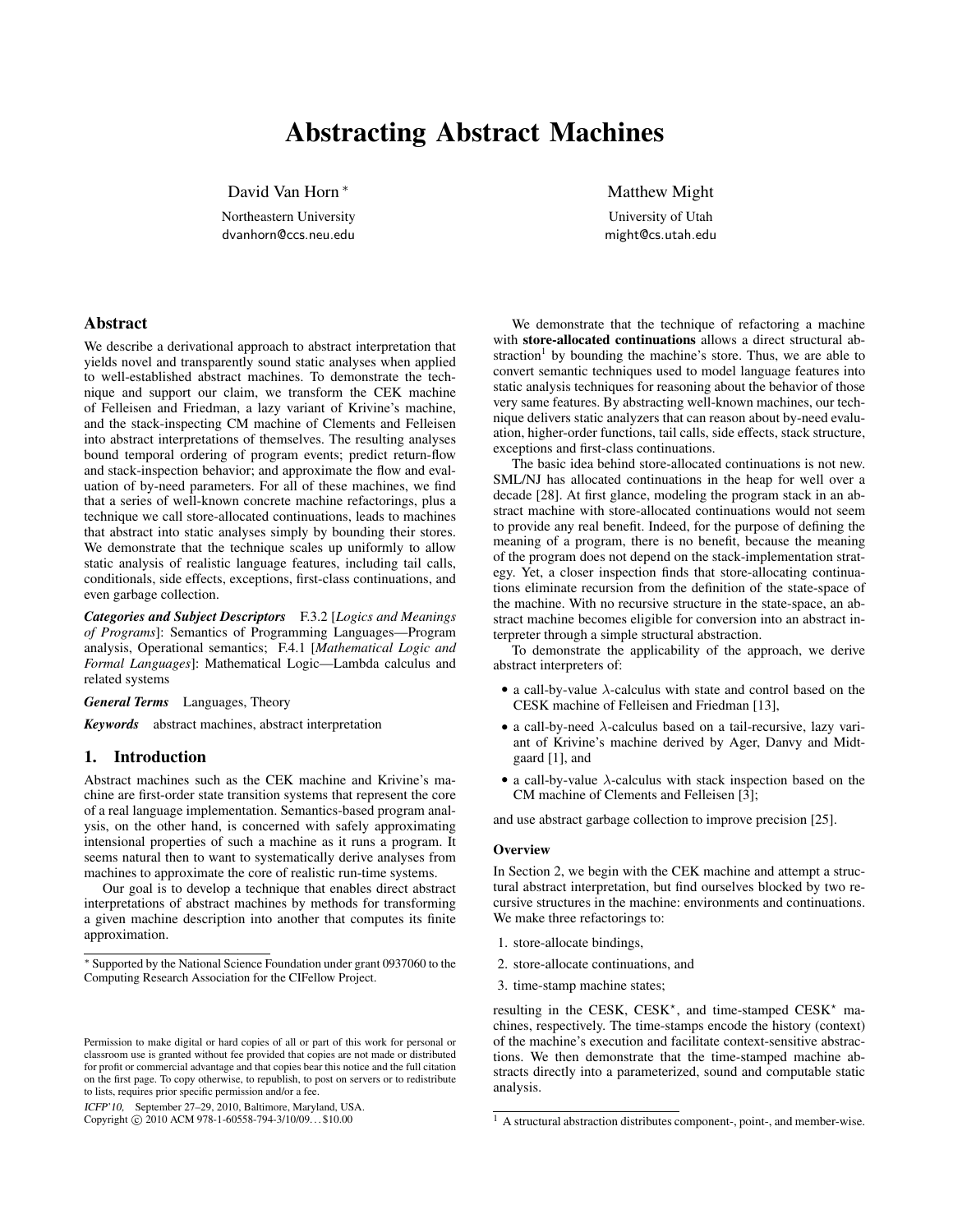In Section [3,](#page-5-0) we replay this process (slightly abbreviated) with a lazy variant of Krivine's machine to arrive at a static analysis of by-need programs.

In Section [4,](#page-6-0) we incorporate conditionals, side effects, exceptions, first-class continuations, and garbage collection.

In Section [6,](#page-8-0) we abstract the CM (continuation-marks) machine to produce an abstract interpretation of stack inspection.

In Section [7,](#page-9-0) we widen the abstract interpretations with a singlethreaded "global" store to accelerate convergence. For some of our analyzers, this widening results in polynomial-time algorithms and connects them back to known analyses.

# <span id="page-1-0"></span>2. From CEK to the abstract CESK $\star$

In this section, we start with a traditional machine for a programming language based on the call-by-value  $\lambda$ -calculus, and gradually derive an abstract interpretation of this machine. The outline followed in this section covers the basic steps for systematically deriving abstract interpreters that we follow throughout the rest of the paper.

To begin, consider the following language of expressions:<sup>[2](#page-1-1)</sup>

$$
e \in Exp ::= x \mid (ee) \mid (\lambda x.e)
$$
  

$$
x \in Var
$$
 a set of identifiers.

A standard machine for evaluating this language is the CEK machine of Felleisen and Friedman [\[12\]](#page-11-5), and it is from this machine we derive the abstract semantics—a computable approximation of the machine's behavior. Most of the steps in this derivation correspond to well-known machine transformations and real-world implementation techniques—and most of these steps are concerned only with the *concrete machine*; a very simple abstraction is employed only at the very end.

The remainder of this section is outlined as follows: we present the CEK machine, to which we add a store, and use it to allocate variable bindings. This machine is just the CESK machine of Felleisen and Friedman [\[13\]](#page-11-1). From here, we further exploit the store to allocate continuations, which corresponds to a well-known implementation technique used in functional language compilers [\[28\]](#page-11-0). We then abstract *only the store* to obtain a framework for the sound, computable analysis of programs.

## <span id="page-1-3"></span>2.1 The CEK machine

A standard approach to evaluating programs is to rely on a Curry-Feys-style Standardization Theorem, which says roughly: if an expression *e* reduces to *e'* in, *e.g.*, the call-by-value  $\lambda$ -calculus, then  $e$  reduces to  $e'$  in a canonical manner. This canonical manner thus determines a state machine for evaluating programs: a standard reduction machine.

To define such a machine for our language, we define a grammar of evaluation contexts and notions of reduction  $(e.g., \beta_{v})$ . An evaluation context is an expression with a "hole" in it. For left-to-right evaluation order, we define evaluation contexts  $E$  as:

$$
E ::= [ ] | (Ee) | (vE).
$$

$$
e \in Exp ::= x^{\ell} \mid (ee)^{\ell} \mid (\lambda x.e)^{\ell}
$$
  

$$
\ell \in Lab
$$
 an infinite set of labels.

However, we judiciously omit labels whenever they are irrelevant and doing so improves the clarity of the presentation. Consequently, they appear only in Sections [2.7](#page-4-0) and [7,](#page-9-0) which are concerned with k-CFA.

 $\varsigma \longmapsto_{\textit{CEK}} \varsigma'$ 

| $\langle x,\rho,\kappa\rangle$                                      | $\langle v, \rho', \kappa \rangle$ where $\rho(x) = (v, \rho')$ |
|---------------------------------------------------------------------|-----------------------------------------------------------------|
| $\langle (e_0e_1), \rho, \kappa \rangle$                            | $\langle e_0, \rho, \textbf{ar}(e_1, \rho, \kappa) \rangle$     |
| $\langle v, \rho, \textbf{ar}(e, \rho', \kappa) \rangle$            | $\langle e, \rho', \mathbf{fn}(v, \rho, \kappa) \rangle$        |
| $\langle v, \rho, \textbf{fn}(\lambda x.e), \rho', \kappa) \rangle$ | $\langle e, \rho' [x \mapsto (v, \rho)], \kappa \rangle$        |

<span id="page-1-2"></span>Figure 1. The CEK machine.

An expression is either a value or uniquely decomposable into an evaluation context and redex. The standard reduction machine is:

$$
E[e] \longmapsto_{\beta_{\mathsf{v}}} E[e'], \text{ if } e \beta_{\mathsf{v}} e'.
$$

**0.00** 

However, this machine does not shed much light on a realistic implementation. At each step, the machine traverses the entire source of the program looking for a redex. When found, the redex is reduced and the contractum is plugged back in the hole, then the process is repeated.

Abstract machines such as the CEK machine, which are derivable from standard reduction machines, offer an extensionally equivalent but more realistic model of evaluation that is amenable to efficient implementation. The CEK is environment-based; it uses environments and closures to model substitution. It represents evaluation contexts as *continuations*, an inductive data structure that models contexts in an inside-out manner. The key idea of machines such as the CEK is that the whole program need not be traversed to find the next redex, consequently the machine integrates the process of plugging a contractum into a context and finding the next redex.

States of the CEK machine [\[12\]](#page-11-5) consist of a control string (an expression), an environment that closes the control string, and a continuation:

$$
\begin{array}{rcl}\n\varsigma \in \Sigma & = \mathit{Exp} \times \mathit{Env} \times \mathit{Kont} \\
v \in \mathit{Val} & ::= (\lambda x.e) \\
\rho \in \mathit{Env} & = \mathit{Var} \rightarrow_{\mathit{fin}} \mathit{Val} \times \mathit{Env} \\
\kappa \in \mathit{Kont} ::= \mathbf{mt} \mid \mathbf{ar}(e, \rho, \kappa) \mid \mathbf{fn}(v, \rho, \kappa).\n\end{array}
$$

States are identified up to consistent renaming of bound variables. Environments are finite maps from variables to closures. Envi-

ronment extension is written  $\rho[x \mapsto (v, \rho')]$ . Evaluation contexts  $E$  are represented (inside-out) by continuations as follows:  $\lceil \cdot \rceil$  is represented by mt;  $E[(\lceil e \rceil)e]$  is represented by  $\mathbf{ar}(e', \rho, \kappa)$  where  $\rho$  closes  $e'$  to represent e and  $\kappa$  represents

E;  $E[(v[$  [)] is represented by  $\mathbf{fn}(v', \rho, \kappa))$  where  $\rho$  closes v' to represent  $v$  and  $\kappa$  represents  $E$ . The transition function for the CEK machine is defined in Fig-

ure [1](#page-1-2) (we follow the textbook treatment of the CEK machine [\[11,](#page-11-6) page 102]). The initial machine state for a closed expression  $e$  is given by the inj function:

$$
inj_{CEK}(e) = \langle e, \emptyset, \mathbf{mt} \rangle.
$$

Typically, an evaluation function is defined as a partial function from closed expressions to answers:

$$
eval'_{CEK}(e) = (v, \rho) \text{ if } inj(e) \longmapsto_{CEK} \langle v, \rho, \text{mt} \rangle.
$$

This gives an extensional view of the machine, which is useful, *e.g.*, to prove correctness with respect to a canonical evaluation function such as one defined by standard reduction or compositional valuation. However for the purposes of program analysis, we are concerned more with the intensional aspects of the machine. As such, we define the meaning of a program as the (possibly infinite) set of reachable machine states:

$$
eval_{CEK}(e) = \{ \varsigma \mid inj(e) \longmapsto_{CEK} \varsigma \}.
$$

<span id="page-1-1"></span><sup>2</sup> *Fine print on syntax:* As is often the case in program analysis where *semantic values* are approximated using *syntactic phrases* of the program under analysis, we would like to be able to distinguish different syntactic occurrences of otherwise identical expressions within a program. Informally, this means we want to track the source location of expressions. Formally, this is achieved by *labeling* expressions and assuming all labels within a program are distinct: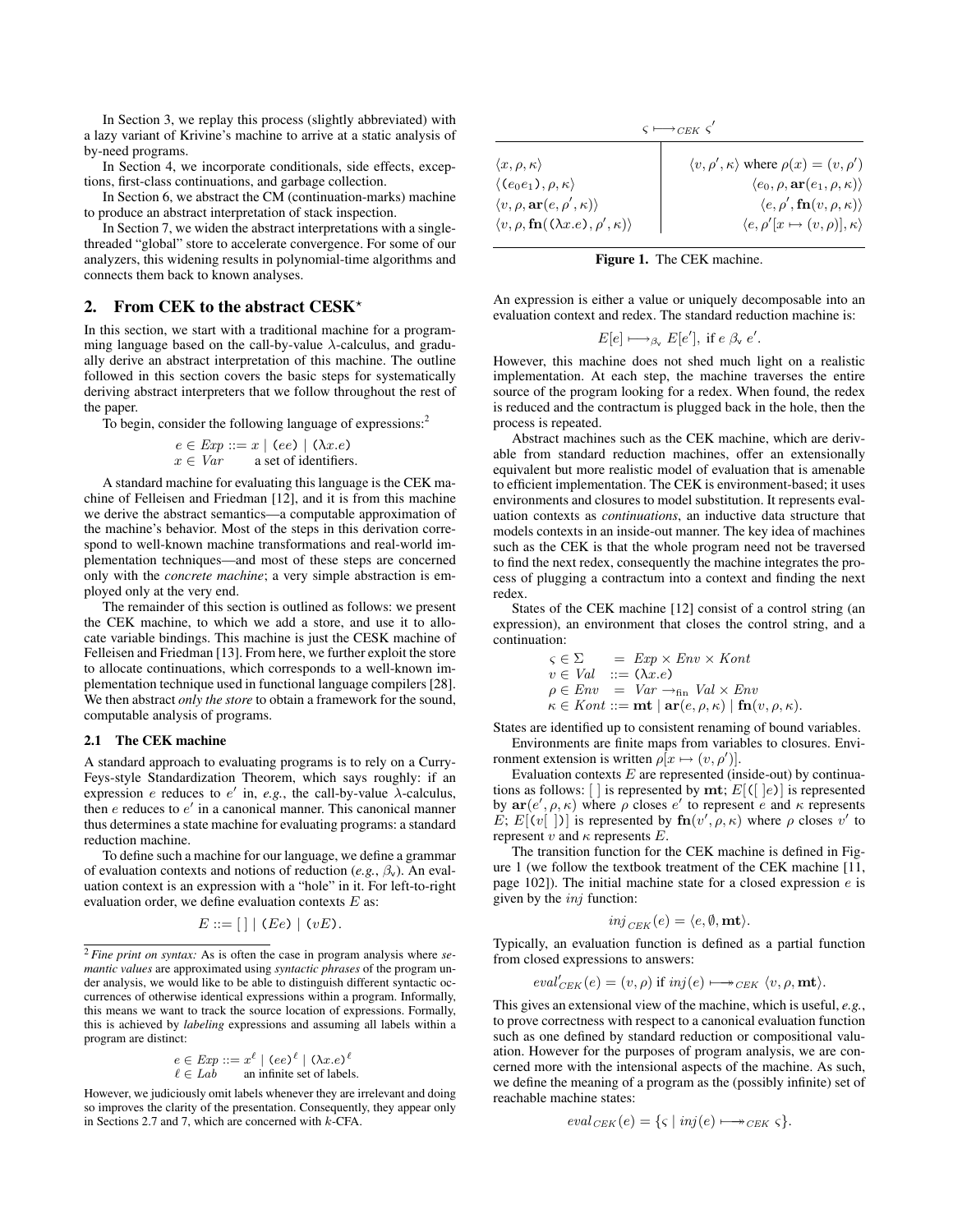Deciding membership in the set of reachable machine states is not possible due to the halting problem. The goal of abstract interpretation, then, is to construct a function,  $\left(\frac{d}{dE}\right)$ , that is a sound and computable approximation to the  $eval_{CEK}$  function.

We can do this by constructing a machine that is similar in structure to the CEK machine: it is defined by an *abstract state transition* relation ( $\longmapsto$ <sub>*CEK*</sub>) ⊆  $\hat{\Sigma} \times \hat{\Sigma}$ , which operates over *abstract states*,  $\hat{\Sigma}$ , which approximate the states of the CEK machine, and an abstraction map  $\alpha : \Sigma \to \hat{\Sigma}$  that maps concrete machine states into abstract machine states.

The abstract evaluation function is then defined as:

$$
aval_{\widehat{CER}}(e) = \{ \hat{\varsigma} \mid \alpha(inj(e)) \longmapsto_{\widehat{CER}} \hat{\varsigma} \}.
$$

- 1. We achieve *decidability* by constructing the approximation in such a way that the state-space of the abstracted machine is finite, which guarantees that for any closed expression  $e$ , the set  $aval(e)$  is finite.
- 2. We achieve *soundness* by demonstrating the abstracted machine transitions preserve the abstraction map, so that if  $\varsigma \mapsto$  $\varsigma'$  and  $\alpha(\varsigma) \sqsubseteq \hat{\varsigma}$ , then there exists an abstract state  $\hat{\varsigma}'$  such that  $\hat{\varsigma} \longmapsto \hat{\varsigma}'$  and  $\alpha(\varsigma') \sqsubseteq \hat{\varsigma}'$ .

*A first attempt at abstract interpretation:* A simple approach to abstracting the machine's state space is to apply a *structural abstract interpretation*, which lifts abstraction point-wise, elementwise, component-wise and member-wise across the structure of a machine state (*i.e.*, expressions, environments, and continuations).

The problem with the structural abstraction approach for the CEK machine is that both environments and continuations are recursive structures. As a result, the map  $\alpha$  yields objects in an abstract state-space with recursive structure, implying the space is infinite. It is possible to perform abstract interpretation over an infinite state-space, but it requires a widening operator. A widening operator accelerates the ascent up the lattice of approximation and must guarantee convergence. It is difficult to imagine a widening operator, other than the one that jumps immediately to the top of the lattice, for these semantics.

Focusing on recursive structure as the source of the problem, a reasonable course of action is to add a level of indirection to the recursion—to force recursive structure to pass through explicitly allocated addresses. In doing so, we will unhinge recursion in a program's data structures and its control-flow from recursive structure in the state-space.

We turn our attention next to the CESK machine [\[10,](#page-11-7) [13\]](#page-11-1), since the CESK machine eliminates recursion from one of the structures in the CEK machine: environments. In the subsequent section (Section [2.3\)](#page-2-0), we will develop a CESK machine with a pointer refinement (CESK<sup>\*</sup>) that eliminates the other source of recursive structure: continuations. At that point, the machine structurally abstracts via a single point of approximation: the store.

## <span id="page-2-2"></span>2.2 The CESK machine

The states of the CESK machine extend those of the CEK machine to include a *store*, which provides a level of indirection for variable bindings to pass through. The store is a finite map from *addresses* to *storable values* and environments are changed to map variables to addresses. When a variable's value is looked-up by the machine, it is now accomplished by using the environment to look up the variable's address, which is then used to look up the value. To bind a variable to a value, a fresh location in the store is allocated and mapped to the value; the environment is extended to map the variable to that address.

 $\varsigma \longmapsto_{CESK} \varsigma'$ 

| $\langle x, \rho, \sigma, \kappa \rangle$                                                  | $\langle v, \rho', \sigma, \kappa \rangle$ where $\sigma(\rho(x)) = (v, \rho')$ |
|--------------------------------------------------------------------------------------------|---------------------------------------------------------------------------------|
| $\langle (e_0e_1), \rho, \sigma, \kappa \rangle$                                           | $\langle e_0, \rho, \sigma, \textbf{ar}(e_1, \rho, \kappa) \rangle$             |
| $\langle v, \rho, \sigma, \textbf{ar}(e, \rho', \kappa) \rangle$                           | $\langle e, \rho', \sigma, \mathbf{fn}(v, \rho, \kappa) \rangle$                |
| $\langle v, \rho, \sigma, \mathbf{fn}(\langle \lambda x.e \rangle, \rho', \kappa) \rangle$ | $\langle e, \rho'[x \mapsto a], \sigma[a \mapsto (v, \rho)], \kappa \rangle$    |
|                                                                                            | where $a \notin dom(\sigma)$                                                    |

<span id="page-2-1"></span>Figure 2. The CESK machine.

The state space for the CESK machine is defined as follows:

 $\varsigma \in \Sigma$  =  $Exp \times Env \times Store \times Kont$  $\rho \in Env \qquad = Var \rightarrow_{fin} Addr$  $\sigma \in Store \quad = Addr \rightarrow_{fin} Storable$  $s \in Storable = Val \times Env$  $a, b, c \in Addr$  an infinite set.

States are identified up to consistent renaming of bound variables and addresses. The transition function for the CESK machine is defined in Figure [2](#page-2-1) (we follow the textbook treatment of the CESK machine [\[11,](#page-11-6) page 166]).

The initial state for a closed expression is given by the  $inj$  function, which combines the expression with the empty environment, store, and continuation:

$$
inj_{\text{CESK}}(e) = \langle e, \emptyset, \emptyset, \mathbf{mt} \rangle.
$$

The  $eval_{CESK}$  evaluation function is defined following the template of the CEK evaluation given in Section [2.1:](#page-1-3)

$$
eval_{CESK}(e) = \{ \varsigma \mid inj(e) \longmapsto_{CESK} \varsigma \}.
$$

Observe that for any closed expression, the CEK and CESK machines operate in lock-step: each machine transitions, by the corresponding rule, if and only if the other machine transitions.

<span id="page-2-3"></span>**Lemma 1** (Felleisen, [\[10\]](#page-11-7)).  $eval_{CESK}(e) \simeq eval_{CEK}(e)$ .

*A second attempt at abstract interpretation:* With the CESK machine, half the problem with the attempted naïve abstract interpretation is solved: environments and closures are no longer mutually recursive. Unfortunately, continuations still have recursive structure. We could crudely abstract a continuation into a set of frames, losing all sense of order, but this would lead to a static analysis lacking faculties to reason about return-flow: every call would appear to return to every other call. A better solution is to refactor continuations as we did environments, redirecting the recursive structure through the store. In the next section, we explore a CESK machine with a pointer refinement for continuations.

## <span id="page-2-0"></span>2.3 The CESK $*$  machine

To untie the recursive structure associated with continuations, we shift to store-allocated continuations. The Kont component of the machine is replaced by a *pointer to* a continuation allocated in the store. We term the resulting machine the CESK<sup>\*</sup> (control, environment, store, continuation pointer) machine. Notice the store now maps to denotable values *and* continuations:

$$
\begin{array}{rcl}\n\varsigma \in \Sigma & = & Exp \times Env \times Store \times Addr \\
s \in Storable & = & Val \times Env + Kont \\
\kappa \in Kont & ::= \mathbf{mt} \mid \mathbf{ar}(e, \rho, a) \mid \mathbf{fn}(v, \rho, a).\n\end{array}
$$

The revised machine is defined in Figure [3](#page-3-0) and the initial machine state is defined as:

inj CESK? (e) = he, ∅, [a<sup>0</sup> 7→ mt], a0i.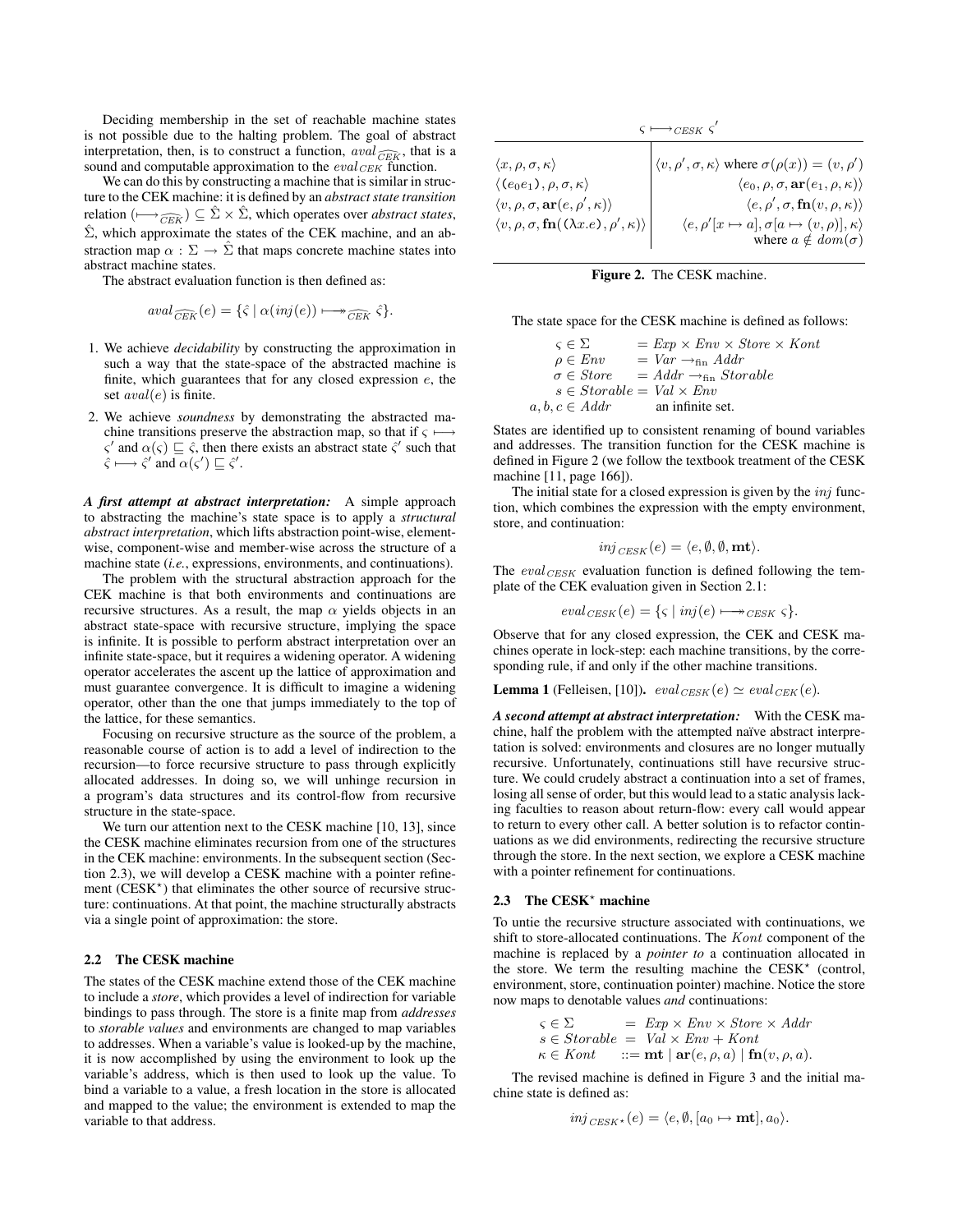$\varsigma \longmapsto_{CESK^*} \varsigma'$ , where  $\kappa = \sigma(a), b \notin dom(\sigma)$ 

| $\langle x,\rho,\sigma,a\rangle$<br>$\langle (e_0e_1), \rho, \sigma, a \rangle$                                                     | $\left\{ \begin{aligned} \langle v, \rho', \sigma, a \rangle \text{ where } (v, \rho') & = \sigma(\rho(x)) \\ \langle e_0, \rho, \sigma[b \mapsto \mathbf{ar}(e_1, \rho, a)], b \rangle \end{aligned} \right.$ |
|-------------------------------------------------------------------------------------------------------------------------------------|----------------------------------------------------------------------------------------------------------------------------------------------------------------------------------------------------------------|
| $\langle v, \rho, \sigma, a \rangle$<br>if $\kappa = \mathbf{ar}(e, \rho', c)$<br>if $\kappa = \mathbf{fn}(\lambda x.e), \rho', c)$ | $\langle e, \rho', \sigma[b \mapsto \mathbf{fn}(v, \rho, c)], b \rangle$<br>$\langle e, \rho'[x \mapsto b], \sigma[b \mapsto (v, \rho)], c \rangle$                                                            |

<span id="page-3-0"></span>Figure 3. The CESK $*$  machine.

The evaluation function (not shown) is defined along the same lines as those for the CEK (Section [2.1\)](#page-1-3) and CESK (Section [2.2\)](#page-2-2) machines. Like the CESK machine, it is easy to relate the CESK<sup>\*</sup> machine to its predecessor; from corresponding initial configurations, these machines operate in lock-step:

## <span id="page-3-4"></span>**Lemma 2.**  $eval_{CESK^*}(e) \simeq eval_{CESK}(e)$ .

Addresses, abstraction and allocation: The CESK<sup>\*</sup> machine, as defined in Figure [3,](#page-3-0) nondeterministically chooses addresses when it allocates a location in the store, but because machines are identified up to consistent renaming of addresses, the transition system remains deterministic.

Looking ahead, an easy way to bound the state-space of this machine is to bound the set of addresses.<sup>[3](#page-3-1)</sup> But once the store is finite, locations may need to be reused and when multiple values are to reside in the same location; the store will have to soundly approximate this by *joining* the values.

In our concrete machine, all that matters about an allocation strategy is that it picks an unused address. In the abstracted machine however, the strategy *may have to re-use previously allocated addresses*. The abstract allocation strategy is therefore crucial to the design of the analysis—it indicates when finite resources should be doled out and decides when information should deliberately be lost in the service of computing within bounded resources. In essence, the allocation strategy is the heart of an analysis (allocation strategies corresponding to well-known analyses are given in Section [2.7.](#page-4-0))

For this reason, concrete allocation deserves a bit more attention in the machine. An old idea in program analysis is that dynamically allocated storage can be represented by the state of the computation at allocation time [\[18,](#page-11-8) [22,](#page-11-9) Section 1.2.2]. That is, allocation strategies can be based on a (representation) of the machine history. These representations are often called *time-stamps*.

A common choice for a time-stamp, popularized by Shivers [\[29\]](#page-11-10), is to represent the history of the computation as *contours*, finite strings encoding the calling context. We present a concrete machine that uses general time-stamp approach and is parameterized by a choice of tick and alloc functions. We then instantiate tick and alloc to obtain an abstract machine for computing a  $k$ -CFA-style analysis using the contour approach.

## <span id="page-3-6"></span>2.4 The time-stamped  $CESK<sup>*</sup>$  machine

The machine states of the time-stamped  $CESK<sup>*</sup>$  machine include a *time* component, which is intentionally left unspecified:

$$
t, u \in Time
$$
  

$$
\varsigma \in \Sigma = Exp \times Env \times Store \times Addr \times Time.
$$

The machine is parameterized by the functions:

$$
tick: \Sigma \to Time \qquad \qquad alloc: \Sigma \to Addr.
$$

 $\varsigma \longmapsto_{CESK_t^{\star}} \varsigma'$ , where  $\kappa = \sigma(a), b = \text{alloc}(\varsigma), u = \text{tick}(t)$ 

$$
\langle x, \rho, \sigma, a, t \rangle
$$
  
\n
$$
\langle (e_0e_1), \rho, \sigma, a, t \rangle
$$
  
\n
$$
\langle v, \rho', \sigma, a, u \rangle
$$
 where  $(v, \rho') = \sigma(\rho(x))$   
\n
$$
\langle v, \rho, \sigma, a, t \rangle
$$
  
\n
$$
\langle v, \rho', \sigma, a, u \rangle
$$
 where  $(v, \rho') = \sigma(\rho(x))$   
\n
$$
\langle e_0, \rho, \sigma[b \mapsto \mathbf{m}(v, \rho, a)], b, u \rangle
$$
  
\nif  $\kappa = \mathbf{m}(\langle \lambda x. e \rangle, \rho', c)$   
\n
$$
\langle e, \rho, \sigma[b \mapsto \mathbf{m}(v, \rho, c)], b, u \rangle
$$
  
\n
$$
\langle e, \rho', \sigma[b \mapsto \mathbf{m}(v, \rho, c)], b, u \rangle
$$

<span id="page-3-2"></span>**Figure 4.** The time-stamped  $CESK^*$  machine.

The tick function returns the next time; the *alloc* function allocates a fresh address for a binding or continuation. We require of tick and alloc that for all t and  $\varsigma, t \sqsubset tick(t)$  and  $alloc(\varsigma) \notin \sigma$  where  $\varsigma = \langle \_, \_, \sigma, \_, \_\rangle.$ 

The time-stamped CESK<sup>\*</sup> machine is defined in Figure [4.](#page-3-2) Note that occurrences of  $\varsigma$  on the right-hand side of this definition are implicitly bound to the state occurring on the left-hand side. The initial machine state is defined as:

$$
inj_{\text{CESK}_t^{\star}}(e) = \langle e, \emptyset, [a_0 \mapsto \mathbf{mt}], a_0, t_0 \rangle.
$$

Satisfying definitions for the parameters are:

$$
Time = Addr = \mathbb{Z}
$$

$$
a_0 = t_0 = 0 \quad tick \langle \_, \_, \_, \rangle = t + 1 \quad alloc \langle \_, \_, \_, \rangle = t.
$$

Under these definitions, the time-stamped  $CESK<sup>*</sup>$  machine operates in lock-step with the  $CESK^*$  machine, and therefore with the CESK and CEK machines as well.

<span id="page-3-5"></span>**Lemma 3.**  $eval_{CESK_t^*}(e) \simeq eval_{CESK^*}(e)$ .

The time-stamped  $CESK^*$  machine forms the basis of our abstracted machine in the following section.

#### <span id="page-3-7"></span>2.5 The abstract time-stamped  $CESK<sup>*</sup>$  machine

As alluded to earlier, with the time-stamped  $CESK^*$  machine, we now have a machine ready for direct abstract interpretation via a single point of approximation: the store. Our goal is a machine that resembles the time-stamped  $CESK<sup>*</sup>$  machine, but operates over a finite state-space and it is allowed to be nondeterministic. Once the state-space is finite, the transitive closure of the transition relation becomes computable, and this transitive closure constitutes a static analysis. Buried in a path through the transitive closure is a (possibly infinite) traversal that corresponds to the concrete execution of the program.

The abstracted variant of the time-stamped  $CESK<sup>*</sup>$  machine comes from bounding the address space of the store and the number of times available. By bounding these sets, the state-space becomes finite,<sup>[4](#page-3-3)</sup> but for the purposes of soundness, an entry in the store may be forced to hold several values simultaneously:

$$
\hat{\sigma} \in \widehat{Store} = Addr \rightarrow_{fin} \mathcal{P}(Storable).
$$

Hence, stores now map an address to a *set* of storable values rather than a single value. These collections of values model approximation in the analysis. If a location in the store is re-used, the new value is joined with the current set of values. When a location is dereferenced, the analysis must consider any of the values in the set as a result of the dereference.

The abstract time-stamped  $CESK<sup>*</sup>$  machine is defined in Figure [5.](#page-4-1) The (non-deterministic) abstract transition relation changes little compared with the concrete machine. We only have to modify it to account for the possibility that multiple storable values (which

<span id="page-3-1"></span><sup>&</sup>lt;sup>3</sup> A finite number of addresses leads to a finite number of environments, which leads to a finite number of closures and continuations, which in turn, leads to a finite number of stores, and finally, a finite number of states.

<span id="page-3-3"></span> $4$  Syntactic sets like  $Exp$  are infinite, but finite for any given program.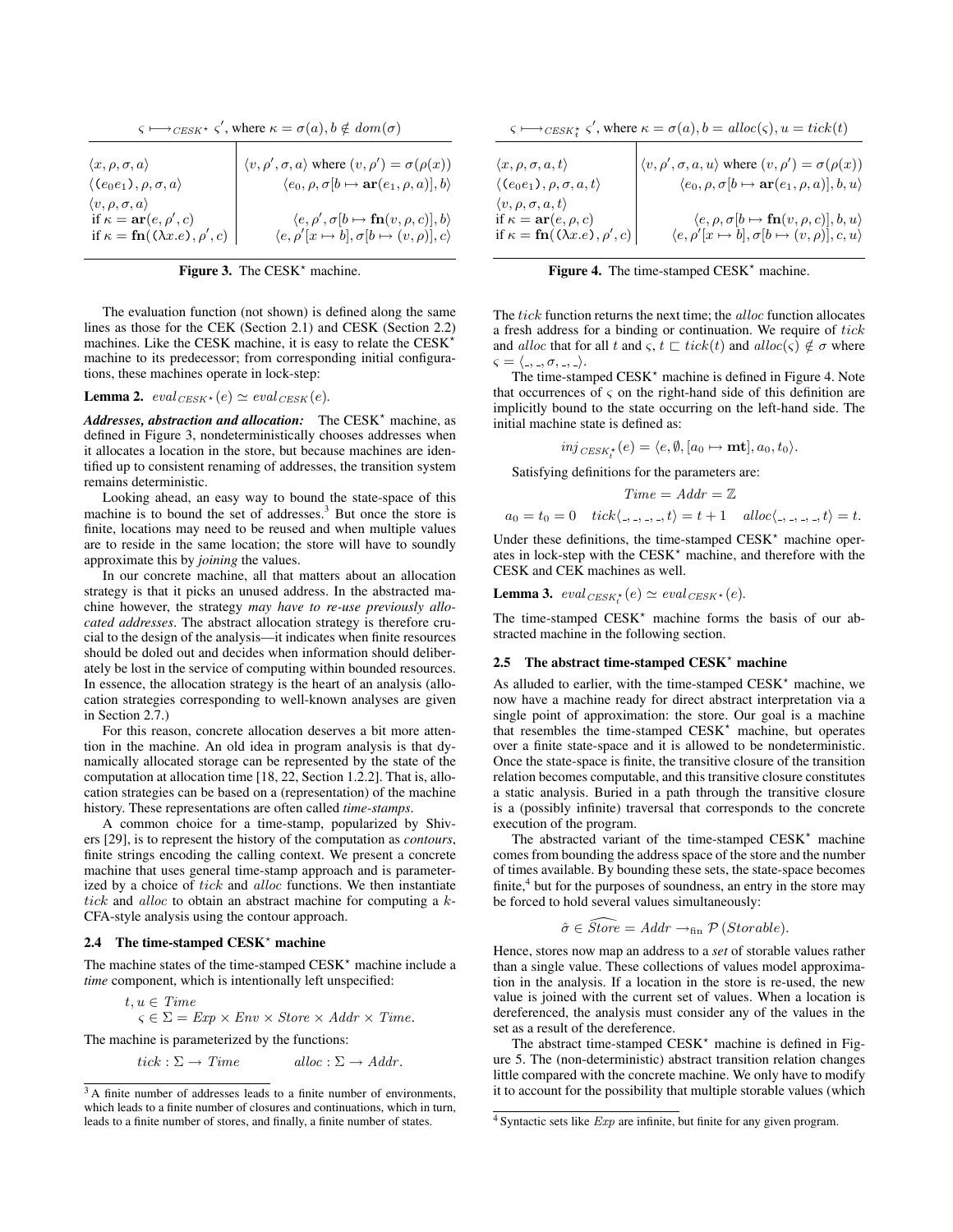|  |  | $\hat{\varsigma} \longmapsto_{\widehat{CESR}_t^{\star}} \hat{\varsigma}', \text{ where } \kappa \in \hat{\sigma}(a), b = \widehat{alloc}(\hat{\varsigma}, \kappa), u = \widehat{tick}(t, \kappa)$ |
|--|--|---------------------------------------------------------------------------------------------------------------------------------------------------------------------------------------------------|
|  |  |                                                                                                                                                                                                   |
|  |  |                                                                                                                                                                                                   |

| $\langle x, \rho, \hat{\sigma}, a, t \rangle$                                                                                                | $\big  \langle v, \rho', \hat{\sigma}, a, u \rangle \text{ where } (v, \rho') \in \hat{\sigma}(\rho(x))$                                                                                         |
|----------------------------------------------------------------------------------------------------------------------------------------------|--------------------------------------------------------------------------------------------------------------------------------------------------------------------------------------------------|
| $\langle (e_0e_1), \rho, \hat{\sigma}, a, t \rangle$                                                                                         | $\langle e_0, \rho, \hat \sigma \sqcup [b \mapsto \operatorname{\sf ar}(e_1, \rho, a)], b, u \rangle$                                                                                            |
| $\langle v, \rho, \hat{\sigma}, a, t \rangle$<br>if $\kappa = \mathbf{ar}(e, \rho', c)$<br>if $\kappa = \mathbf{fn}(\lambda x.e), \rho', c)$ | $\langle e, \rho', \hat{\sigma} \sqcup [b \mapsto \mathbf{fn}(v, \rho, c)], b, u \rangle$<br>$\langle e, \rho' \vert x \mapsto b \vert, \hat{\sigma} \sqcup [b \mapsto (v, \rho)], c, u \rangle$ |

<span id="page-4-1"></span>**Figure 5.** The abstract time-stamped  $CESK^*$  machine.

includes continuations) may reside together in the store, which we handle by letting the machine non-deterministically choose a particular value from the set at a given store location.

The analysis is parameterized by abstract variants of the functions that parameterized the concrete version:

$$
\widehat{tick}: \widehat{\Sigma} \times Kont \to Time, \quad \widehat{alloc}: \widehat{\Sigma} \times Kont \to Addr.
$$

In the concrete, these parameters determine allocation and stack behavior. In the abstract, they are the arbiters of precision: they determine when an address gets re-allocated, how many addresses get allocated, and which values have to share addresses.

Recall that in the concrete semantics, these functions consume states—not states and continuations as they do here. This is because in the concrete, a state alone suffices since the state determines the continuation. But in the abstract, a continuation pointer within a state may denote a multitude of continuations; however the transition relation is defined with respect to the choice of a particular one. We thus pair states with continuations to encode the choice.

The *abstract* semantics computes the set of reachable states:

$$
aval_{\widetilde{CESK}_{t}^{\star}}(e) = \{\hat{\varsigma} \mid \langle e, \emptyset, [a_0 \mapsto \mathbf{m}t], a_0, t_0 \rangle \longmapsto_{\widetilde{CESK}_{t}^{\star}} \hat{\varsigma} \}.
$$

#### <span id="page-4-3"></span>2.6 Soundness and computability

The finiteness of the abstract state-space ensures decidability.

Theorem 1 (Decidability of the Abstract CESK<sup>\*</sup> Machine).  $\hat{\varsigma} \in \textit{aval}_{\widehat{CESK}_{t}^{\star}}(e)$  is decidable.

*Proof.* The state-space of the machine is non-recursive with finite sets at the leaves on the assumption that addresses are finite. Hence reachability is decidable since the abstract state-space is finite.  $\Box$ 

We have endeavored to evolve the abstract machine gradually so that its fidelity in soundly simulating the original CEK machine is both intuitive and obvious. But to formally establish soundness of the abstract time-stamped CESK<sup>\*</sup> machine, we use an abstraction function, defined in Figure [6,](#page-4-2) from the state-space of the concrete time-stamped machine into the abstracted state-space.

The abstraction map over times and addresses is defined so that the parameters  $\widehat{alloc}$  and  $\widehat{tick}$  are sound simulations of the parameters alloc and tick, respectively. We also define the partial order  $(\square)$  on the abstract state-space as the natural point-wise, element-wise, component-wise and member-wise lifting, wherein the partial orders on the sets  $Exp$  and  $Addr$  are flat. Then, we can prove that abstract machine's transition relation simulates the concrete machine's transition relation.

## Theorem 2 (Soundness of the Abstract CESK<sup>\*</sup> Machine).

*If*  $\varsigma \mapsto_{CEK} \varsigma'$  and  $\alpha(\varsigma) \sqsubseteq \hat{\varsigma}$ , then there exists an abstract state  $\hat{\zeta}'$ , such that  $\hat{\zeta} \longmapsto \widehat{CESK_t^*} \; \hat{\zeta}'$  and  $\alpha(\zeta') \sqsubseteq \hat{\zeta}'$ .

*Proof.* By Lemmas [1,](#page-2-3) [2,](#page-3-4) and [3,](#page-3-5) it suffices to prove soundness with respect to  $\longmapsto_{CESK_t^*}$ . Assume  $\varsigma \longmapsto_{CESK_t^*} \varsigma'$  and  $\alpha(\varsigma) \sqsubseteq \hat{\varsigma}$ .

$$
\alpha(e, \rho, \sigma, a, t) = (e, \alpha(\rho), \alpha(\sigma), \alpha(a), \alpha(t)) \quad \text{[states]}
$$
\n
$$
\alpha(\rho) = \lambda x. \alpha(\rho(x)) \quad \text{[enviromments]}
$$
\n
$$
\alpha(\sigma) = \lambda \hat{a} \cdot \bigsqcup_{\alpha(a) = \hat{a}} \{\alpha(\sigma(a))\} \quad \text{[stores]}
$$
\n
$$
\alpha(\lambda x. e), \rho) = (\lambda x. e), \alpha(\rho) \quad \text{[closure]}
$$
\n
$$
\alpha(\mathbf{mt}) = \mathbf{mt} \quad \text{[continuous]}
$$
\n
$$
\alpha(\mathbf{ar}(e, \rho, a)) = \mathbf{ar}(e, \alpha(\rho), \alpha(a))
$$
\n
$$
\alpha(\mathbf{fn}(v, \rho, a)) = \mathbf{fn}(v, \alpha(\rho), \alpha(a)),
$$

<span id="page-4-2"></span>**Figure 6.** The abstraction map, 
$$
\alpha : \Sigma_{CESK_t^*} \to \hat{\Sigma}_{\widehat{CESK_t^*}}
$$
.

Because  $\varsigma$  transitioned, exactly one of the rules from the definition of ( $\longmapsto$ CESK $^*$ ) applies. We split by cases on these rules. The rule for the second case is deterministic and follows by calculation. For the the remaining (nondeterministic) cases, we must show an abstract state exists such that the simulation is preserved. By examining the rules for these cases, we see that all three hinge on the abstract store in  $\hat{\varsigma}$  soundly approximating the concrete store in ς, which follows from the assumption that  $\alpha(\varsigma) \sqsubseteq \hat{\varsigma}$ . П

#### <span id="page-4-0"></span>2.7 A  $k$ -CFA-like abstract CESK<sup>\*</sup> machine

In this section, we instantiate the time-stamped  $CESK<sup>*</sup>$  machine to obtain a contour-based machine; this instantiation forms the basis of a context-sensitive abstract interpreter with polyvariance like that found in  $k$ -CFA [\[29\]](#page-11-10). In preparation for abstraction, we instantiate the time-stamped machine using labeled call strings.

Inside times, we use *contours* (Contour), which are finite strings of call site labels that describe the current context:

$$
\delta \in Contour ::= \epsilon \mid \ell \delta.
$$

The labeled CESK machine transition relation must appropriately instantiate the parameters  $tick$  and  $alloc$  to augment the timestamp on function call.

Next, we switch to abstract stores and bound the address space by truncating call string contours to length at most  $k$  (for  $k$ -CFA):

$$
\delta \in \widehat{Contour_k} \text{ iff } \delta \in Contour \text{ and } |\delta| \leq k.
$$

Combining these changes, we arrive at the instantiations for the concrete and abstract machines given in Figure [7,](#page-5-1) where the value  $|\delta|_k$  is the leftmost k labels of contour  $\delta$ .

*Comparison to* k*-CFA:* We say "k-CFA-like" rather than "k-CFA" because there are distinctions between the machine just described and k-CFA:

- 1. k-CFA focuses on "what flows where"; the ordering between states in the abstract transition graph produced by our machine produces "what flows where *and when*."
- 2. Standard presentations of  $k$ -CFA implicitly inline a global approximation of the store into the algorithm [\[29\]](#page-11-10); ours uses one store per state to increase precision at the cost of complexity. In terms of our framework, the lattice through which classical  $k$ -CFA ascends is  $P$  (*Exp*  $\times$  *Env*  $\times$  *Addr*)  $\times$  *Store*, whereas our analysis ascends the lattice  $\mathcal{P}\left( Exp \times Env \times \widehat{Store} \times Addr \right)$ . We can explicitly inline the store to achieve the same complexity, as shown in Section [7.](#page-9-0)
- 3. On function call, k-CFA merges argument values together with previous instances of those arguments from the same context; our "minimalist" evolution of the abstract machine takes a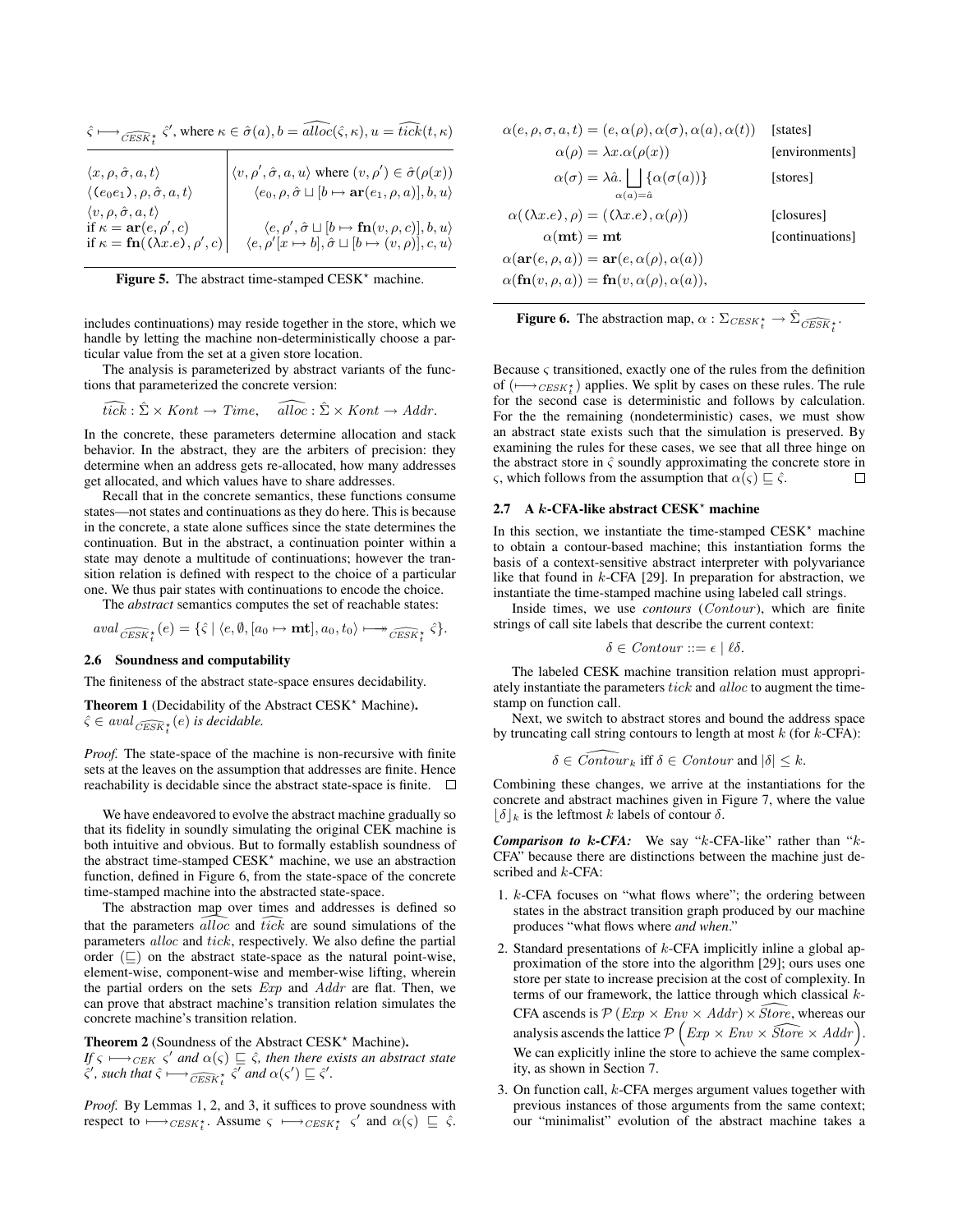$$
Time = (Lab + \bullet) \times Contour
$$
  
\n
$$
Addr = (Lab + Var) \times Contour
$$
  
\n
$$
to = (\bullet, \epsilon)
$$
  
\n
$$
tick \langle x, -, -, -, t \rangle = t
$$
  
\n
$$
tick \langle (e_0e_1)^{\ell}, -, -, -, (., \delta) \rangle = (\ell, \delta)
$$
  
\n
$$
tick \langle v, -, \sigma, a, (\ell, \delta) \rangle = \begin{cases} (\ell, \delta), & \text{if } \sigma(a) = \mathbf{ar}(., -, -) \\ (\bullet, \ell\delta), & \text{if } \sigma(a) = \mathbf{fn}(., -, -) \end{cases}
$$
  
\n
$$
alloc(\langle (e_0^{\ell}e_1), -, -, -, (., \delta) \rangle) = (\ell, \delta)
$$
  
\n
$$
alloc(\langle v, -, \sigma, a, (., \delta) \rangle) = (\ell, \delta) \text{ if } \sigma(a) = \mathbf{cn}(e^{\ell}, -, -)
$$
  
\n
$$
alloc(\langle v, -, \sigma, a, (., \delta) \rangle) = (x, \delta) \text{ if } \sigma(a) = \mathbf{fn}(\langle \lambda x. e), -, -)
$$
  
\n
$$
tick (\langle e_0e_1 \rangle^{\ell}, -, -, -, t \rangle, \kappa) = t
$$
  
\n
$$
tick (\langle e_0e_1 \rangle^{\ell}, -, -, -, (., \delta) \rangle, \kappa) = (\ell, \delta)
$$
  
\n
$$
tick (\langle v, -, \hat{\sigma}, a, (\ell, \delta) \rangle, \kappa) = (\ell, \delta)
$$
  
\n
$$
alloc(\langle (e_0^{\ell}e_1), -, -, -, (., \delta) \rangle, \kappa) = (\ell, \delta)
$$
  
\n
$$
alloc(\langle v, -, \hat{\sigma}, a, (., \delta) \rangle, \kappa) = (e, \delta) \text{ if } \kappa = \mathbf{cn}(e^{\ell}, -, -)
$$
  
\n
$$
alloc(\langle v, -, \hat{\sigma}, a, (., \delta) \rangle, \kappa) = (x, \delta) \text{ if } \kappa = \mathbf{fn}(\langle \lambda x. e), -, -)
$$

<span id="page-5-1"></span>

higher-precision approach: it forks the machine for each argument value, rather than merging them immediately.

4. k-CFA does not recover explicit information about stack structure; our machine contains an explicit model of the stack for every machine state.

## <span id="page-5-0"></span>3. Analyzing by-need with Krivine's machine

Even though the abstract machines of the prior section have advantages over traditional CFAs, the approach we took (store-allocated continuations) yields more novel results when applied in a different context: a lazy variant of Krivine's machine. That is, we can construct an abstract interpreter that both analyzes and exploits laziness. Specifically, we present an abstract analog to a lazy and properly tail-recursive variant of Krivine's machine [\[19,](#page-11-11) [20\]](#page-11-12) derived by Ager, Danvy, and Midtgaard [\[1\]](#page-11-2). The derivation from Ager *et al.*'s machine to the abstract interpreter follows the same outline as that of Section [2:](#page-1-0) we apply a pointer refinement by store-allocating continuations and carry out approximation by bounding the store.

The by-need variant of Krivine's machine considered here uses the common implementation technique of store-allocating thunks and forced values. When an application is evaluated, a thunk is created that will compute the value of the argument when forced. When a variable occurrence is evaluated, if it is bound to a thunk, the thunk is forced (evaluated) and the store is updated to the result. Otherwise if a variable occurrence is evaluated and bound to a forced value, that value is returned.

Storable values include delayed computations (thunks)  $d(e, \rho)$ , and computed values  $\mathbf{c}(v, \rho)$ , which are just tagged closures. There are two continuation constructors:  $c_1(a, \kappa)$  is induced by a variable occurrence whose binding has not yet been forced to a value. The address  $a$  is where we want to write the given value when this continuation is invoked. The other:  $c_2(a, \kappa)$  is induced by an

 $\varsigma \longmapsto_{LK} \varsigma'$ 

| $\langle x, \rho, \sigma, \kappa \rangle$<br>if $\sigma(\rho(x)) = \mathbf{d}(e, \rho')$ | $\langle e, \rho', \sigma, \mathbf{c_1}(\rho(x), \kappa) \rangle$                                                                |
|------------------------------------------------------------------------------------------|----------------------------------------------------------------------------------------------------------------------------------|
| if $\sigma(\rho(x)) = \mathbf{c}(v, \rho')$                                              | $\langle v, \rho', \sigma, \kappa \rangle$                                                                                       |
| $\langle (e_0e_1), \rho, \sigma, \kappa \rangle$                                         | $\langle e_0, \rho, \sigma   a \mapsto \mathbf{d}(e_1, \rho)  , \mathbf{c_2}(a, \kappa) \rangle$<br>where $a \notin dom(\sigma)$ |
| $\langle v, \rho, \sigma, {\bf c_1}(a, \kappa) \rangle$                                  | $\langle v, \rho, \sigma   a \mapsto \mathbf{c}(v, \rho)  , \kappa \rangle$                                                      |
| $\langle (\lambda x.e), \rho, \sigma, c_2(a, \kappa) \rangle$                            | $\langle e, \rho[x \mapsto a], \sigma, \kappa \rangle$                                                                           |

<span id="page-5-2"></span>Figure 8. The LK machine.

|                                                                                                      | $\hat{\varsigma} \longmapsto_{\widehat{LK}_{\star}^{\star}} \hat{\varsigma}'$ , where $\kappa \in \hat{\sigma}(a), b = alloc(\hat{\varsigma}, \kappa), u = tick(\hat{\varsigma}, \kappa)$ |
|------------------------------------------------------------------------------------------------------|-------------------------------------------------------------------------------------------------------------------------------------------------------------------------------------------|
| $\langle x, \rho, \hat{\sigma}, a, t \rangle$<br>if $\hat{\sigma}(\rho(x)) \ni \mathbf{d}(e, \rho')$ | $\langle e, \rho', \hat{\sigma} \sqcup [b \mapsto {\bf c_1}(\rho(x), a)], b, u \rangle$                                                                                                   |
| $\langle x,\rho,\hat{\sigma},a,t\rangle$<br>if $\hat{\sigma}(\rho(x)) \ni \mathbf{c}(v, \rho')$      | $\langle v, \rho', \hat{\sigma}, a, u \rangle$                                                                                                                                            |
| $\langle (e_0e_1), \rho, \hat{\sigma}, a, t \rangle$                                                 | $\langle e_0, \rho, \hat{\sigma}', b, u \rangle$                                                                                                                                          |
|                                                                                                      | where $c = alloc(\hat{\varsigma}, \kappa),$                                                                                                                                               |
|                                                                                                      | $\hat{\sigma}' = \hat{\sigma} \sqcup [c \mapsto \mathbf{d}(e_1, \rho), b \mapsto \mathbf{c_2}(c, a)]$                                                                                     |
| $\langle v, \rho, \hat{\sigma}, a, t \rangle$                                                        | $\langle v, \rho', \hat{\sigma} \sqcup [a' \mapsto \mathbf{c}(v, \rho)], c, u \rangle$                                                                                                    |
| if $\kappa = \mathbf{c_1}(a', c)$                                                                    |                                                                                                                                                                                           |

<span id="page-5-3"></span>Figure 9. The abstract  $LK^*$  machine.

 $[x \mapsto a'], \hat{\sigma}, c, u \rangle$ 

 $\langle (\lambda x.e), \rho, \hat{\sigma}, a, t \rangle$ 

if  $\kappa = \mathbf{c_2}(a', c)$ 

application expression, which forces the operator expression to a value. The address  $a$  is the address of the argument.

The concrete state-space is defined as follows and the transition relation is defined in Figure [8:](#page-5-2)

$$
\begin{array}{rcl}\n\varsigma \in \Sigma & = & \operatorname{Exp} \times \operatorname{Env} \times \operatorname{Store} \times \operatorname{Kont} \\
s \in \operatorname{Storable} ::= \mathbf{d}(e, \rho) \mid \mathbf{c}(v, \rho) \\
\kappa \in \operatorname{Kont} & ::= \mathbf{mt} \mid \mathbf{c_1}(a, \kappa) \mid \mathbf{c_2}(a, \kappa)\n\end{array}
$$

When the control component is a variable, the machine looks up its stored value, which is either computed or delayed. If delayed, a  $c_1$  continuation is pushed and the frozen expression is put in control. If computed, the value is simply returned. When a value is returned to a  $c_1$  continuation, the store is updated to reflect the computed value. When a value is returned to a  $c_2$  continuation, its body is put in control and the formal parameter is bound to the address of the argument.

We now refactor the machine to use store-allocated continuations; storable values are extended to include continuations:

$$
\begin{array}{rcl}\n\varsigma \in \Sigma & = & Exp \times Env \times Store \times Addr \\
s \in Storable ::= \mathbf{d}(e, \rho) \mid \mathbf{c}(v, \rho) \mid \kappa \\
\kappa \in Kont & ::= \mathbf{mt} \mid \mathbf{c}_1(a, a) \mid \mathbf{c}_2(a, a).\n\end{array}
$$

It is straightforward to perform a pointer-refinement of the LK machine to store-allocate continuations as done for the CESK machine in Section [2.3](#page-2-0) and observe the lazy variant of Krivine's machine and its pointer-refined counterpart (not shown) operate in lock-step:

**Lemma 4.**  $eval_{LK}(e) \simeq eval_{LK^*}(e)$ .

After threading time-stamps through the machine as done in Section [2.4](#page-3-6) and defining tick and alloc analogously to the defi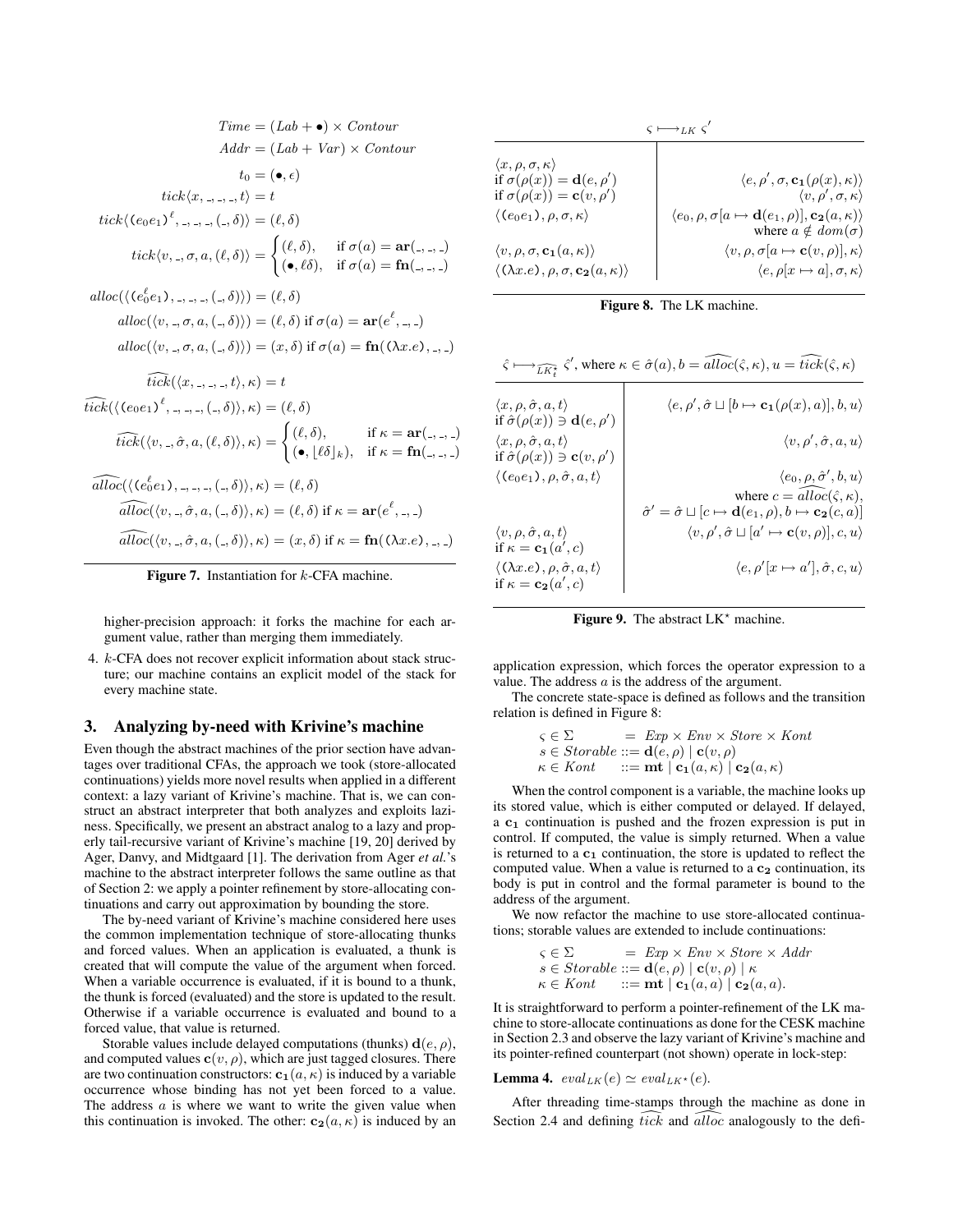nitions given in Section [2.5,](#page-3-7) the pointer-refined machine abstracts directly to yield the abstract  $LK^*$  machine in Figure [9.](#page-5-3)

The abstraction map for this machine is a straightforward structural abstraction similar to that given in Section [2.6](#page-4-3) (and hence omitted). The abstracted machine is sound with respect to the  $LK^*$ machine, and therefore the original LK machine.

**Theorem 3** (Soundness of the Abstract  $LK^*$  Machine). *If*  $\varsigma \longmapsto$ <sub>*LK*</sub>  $\varsigma'$  and  $\alpha(\varsigma) \sqsubseteq \hat{\varsigma}$ , then there exists an abstract state  $\hat{\varsigma}'$ ,  $\text{such that } \hat{\varsigma} \longmapsto \widehat{LK_t^*} \hat{\varsigma}' \text{ and } \alpha(\varsigma') \sqsubseteq \hat{\varsigma}'.$ 

*Optimizing the machine through specialization:* Ager *et al.* optimize the LK machine by specializing application transitions. When the operand of an application is a variable, no delayed computation needs to be constructed, thus "avoiding the construction of space-leaky chains of thunks." Likewise, when the operand is a λ-abstraction, "we can store the corresponding closure as a computed value rather than as a delayed computation." Both of these optimizations, which conserve valuable abstract resources, can be added with no trouble, as shown in Figure [10.](#page-6-1)

$$
\begin{array}{c|c}\n\hat{\zeta} \longmapsto_{\widehat{LR^*}} \hat{\zeta}', \text{ where } \kappa \in \hat{\sigma}(a), b = \widehat{alloc}(\hat{\zeta}, \kappa), u = \widehat{tick}(t) \\
\hline\n\langle (ex), \rho, \hat{\sigma}, a, t \rangle & \langle e, \rho, \hat{\sigma} \sqcup [b \mapsto \mathbf{c}_2(\rho(x), a)], b, u \rangle \\
\langle (ev), \rho, \hat{\sigma}, a, t \rangle & \langle e_0, \rho, \hat{\sigma} \sqcup [b \mapsto \mathbf{c}(v, \rho), c \mapsto \mathbf{c}_2(b, a)], c, u \rangle \\
\text{where } c = \widehat{alloc}(\hat{\zeta}, \kappa)\n\end{array}
$$

<span id="page-6-1"></span>**Figure 10.** The abstract optimized  $LK^*$  machine.

*Varying the machine through postponed thunk creation:* Ager *et al.* also vary the LK machine by postponing the construction of a delayed computation from the point at which an application is the control string to the point at which the operator has been evaluated and is being applied. The  $c_2$  continuation is modified to hold, rather than the address of a delayed computation, the constituents of the computation itself:

$$
\kappa \in \text{Kont} ::= \mathbf{mt} \mid \mathbf{c_1}(a, a) \mid \mathbf{c_2}(e, \rho, a).
$$

The transitions for applications and functions are replaced with those in Figure [11.](#page-6-2) This allocates thunks when a function is applied, rather than when the control string is an application.

As Ager *et al.* remark, each of these variants gives rise to an abstract machine. From each of these machines, we are able to systematically derive their abstractions.

## <span id="page-6-0"></span>4. State and control

We have shown that store-allocated continuations make abstract interpretation of the CESK machine and a lazy variant of Krivine's machine straightforward. In this section, we want to show that the tight correspondence between concrete and abstract persists after the addition of language features such as conditionals, side effects, exceptions and continuations. We tackle each feature, and present the additional machinery required to handle each one. In most cases, the path from a canonical concrete machine to pointerrefined abstraction of the machine is so simple we only show the abstracted system. In doing so, we are arguing that this abstract machine-oriented approach to abstract interpretation represents a flexible and viable framework for building abstract interpreters.

## 4.1 Conditionals, mutation, and control

To handle conditionals, we extend the language with a new syntactic form, (if  $e \neq e$ ), and introduce a base value #f, representing false. Conditional expressions induce a new continuation form: if  $(e'_0, e'_1, \rho, a)$ , which represents the evaluation context

| $\hat{\varsigma} \longmapsto \widehat{LK^{r*}} \hat{\varsigma}'$ , where $\kappa \in \hat{\sigma}(a), b = \widehat{alloc}(\hat{\varsigma}, \kappa), u = \widehat{tick}(t)$ |  |
|----------------------------------------------------------------------------------------------------------------------------------------------------------------------------|--|
|                                                                                                                                                                            |  |

| $\langle (e_0 e_1), \rho, \hat{\sigma}, a \rangle$                                                 | $\langle e_0, \rho, \hat{\sigma} \sqcup [b \mapsto \mathbf{c_2}(e_1, \rho, a)], b \rangle$       |
|----------------------------------------------------------------------------------------------------|--------------------------------------------------------------------------------------------------|
| $\langle (\lambda x.e), \rho, \hat{\sigma}, a \rangle$<br>if $\kappa = \mathbf{c_2}(e', \rho', c)$ | $\langle e, \rho[x \mapsto b], \hat{\sigma} \sqcup [b \mapsto \mathbf{d}(e', \rho')], c \rangle$ |
|                                                                                                    |                                                                                                  |

<span id="page-6-2"></span>Figure 11. The abstract thunk postponing  $LK^*$  machine.

| $\hat{\varsigma} \longmapsto \widehat{CESKz^*}$ , where $\kappa \in \hat{\sigma}(a), b = alloc(\hat{\varsigma}, \kappa), u = tick(t)$ |                                                                                                         |  |
|---------------------------------------------------------------------------------------------------------------------------------------|---------------------------------------------------------------------------------------------------------|--|
| $\langle$ (if $e_0$ $e_1$ $e_2$ ), $\rho$ , $\hat{\sigma}$ , $a$ , $t\rangle$                                                         | $\vert \langle e_0, \rho, \hat{\sigma} \sqcup [b \mapsto \textbf{if}(e_1, e_2, \rho, a)], b, u \rangle$ |  |
| $\langle \#f, \rho, \hat{\sigma}, a, t \rangle$<br>if $\kappa = \textbf{if}(e_0, e_1, \rho', c)$                                      | $\langle e_1, \rho', \hat{\sigma}, c, u \rangle$                                                        |  |
| $\langle v, \rho, \hat{\sigma}, a, t \rangle$<br>if $\kappa = \mathbf{if}(e_0, e_1, \rho', c)$ ,<br>and $v \neq #f$                   | $\langle e_0, \rho', \hat{\sigma}, c, u \rangle$                                                        |  |
| $\langle$ (set! x e), $\rho$ , $\hat{\sigma}$ , a, t $\rangle$                                                                        | $\langle e, \rho, \hat{\sigma} \sqcup [b \mapsto \mathbf{set}(\rho(x), a)], b, u \rangle$               |  |
| $\langle v, \rho, \hat{\sigma}, a, t \rangle$<br>if $\kappa = \textbf{set}(a', c)$                                                    | $\langle v', \rho, \hat{\sigma} \sqcup [a' \mapsto v], c, u \rangle$<br>where $v' \in \hat{\sigma}(a')$ |  |
| $\langle (\lambda x.e), \rho, \hat{\sigma}, a, t \rangle$                                                                             | $\langle e, \rho   x \mapsto b  , \hat{\sigma} \sqcup [b \mapsto c  , c, u \rangle$                     |  |
| if $\kappa = \mathbf{fn}(\texttt{called}.\rho',c)$                                                                                    | where $c = alloc(\hat{\varsigma}, \kappa)$                                                              |  |
| $\langle c, \rho, \hat{\sigma}, a, t \rangle$<br>if $\kappa = \mathbf{fn}(\texttt{called} \mathsf{c}, \rho', a')$                     | $\langle a, \rho, \hat{\sigma}, c, u \rangle$                                                           |  |
| $\langle v, \rho, \hat{\sigma}, a, t \rangle$<br>if $\kappa = \mathbf{fn}(c, \rho', a')$                                              | $\langle v, \rho, \hat{\sigma}, c, u \rangle$                                                           |  |

Figure 12. The abstract extended  $CESK^*$  machine.

 $E[$ (if  $[$   $]$   $e_0$   $e_1$ ) $]$  where  $\rho$  closes  $e'_0$  to represent  $e_0$ ,  $\rho$  closes  $e'_1$  to represent  $e_1$ , and  $a$  is the address of the representation of  $E$ .

Side effects are fully amenable to our approach; we introduce Scheme's set! for mutating variables using the (set!  $x e$ ) syntax. The set! form evaluates its subexpression  $e$  and assigns the value to the variable  $x$ . Although set! expressions are evaluated for effect, we follow Felleisen *et al.* and specify set! expressions evaluate to the value of  $x$  before it was mutated [\[11,](#page-11-6) page 166]. The evaluation context  $E[(set! x [ ])]$  is represented by  $set(a_0, a_1)$ , where  $a_0$  is the address of x's value and  $a_1$  is the address of the representation of E.

First-class control is introduced by adding a new base value callcc which reifies the continuation as a new kind of applicable value. Denoted values are extended to include representations of continuations. Since continuations are store-allocated, we choose to represent them by address. When an address is applied, it represents the application of a continuation (reified via callcc) to a value. The continuation at that point is discarded and the applied address is installed as the continuation.

The resulting grammar is:

 $e \in Exp$  ::= ... | (if  $e e e$ ) | (set!  $x e$ )  $\kappa \in$  Kont ::= ... | **if** $(e, e, \rho, a)$  | **set** $(a, a)$  $v \in Val$  ::= ... | #f | callcc | a.

We show only the abstract transitions, which result from storeallocating continuations, time-stamping, and abstracting the concrete transitions for conditionals, mutation, and control. The first three machine transitions deal with conditionals; here we follow the Scheme tradition of considering all non-false values as true. The fourth and fifth transitions deal with mutation.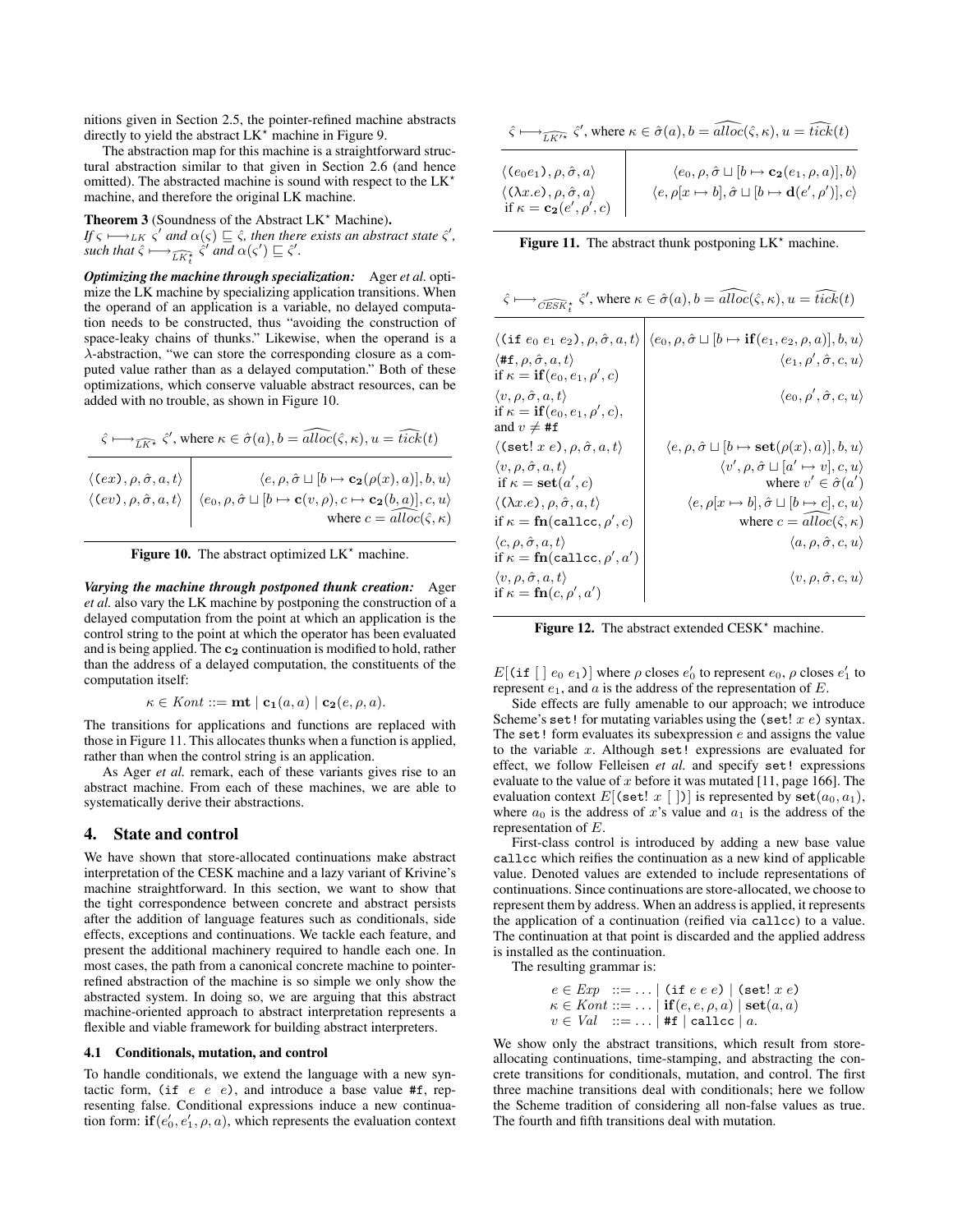| $\varsigma \longmapsto_{CESHK} \varsigma'$                                                                              |                                                                                                                                                                                  |  |
|-------------------------------------------------------------------------------------------------------------------------|----------------------------------------------------------------------------------------------------------------------------------------------------------------------------------|--|
| $\langle v, \rho, \sigma, \mathbf{hn}(v', \rho', \kappa, \eta), \mathbf{mt} \rangle \Big $                              | $\langle v, \rho, \sigma, \eta, \kappa \rangle$                                                                                                                                  |  |
| $\langle$ (throw v), $\rho$ , $\sigma$ , $\text{hn}(\langle \lambda x.e \rangle, \rho', \kappa', \eta), \kappa \rangle$ |                                                                                                                                                                                  |  |
|                                                                                                                         | $\left\{\begin{matrix} \langle e, \rho'[\xrightarrow{\alpha'} a], \sigma[a \mapsto (v, \rho)], \eta, \kappa' \rangle \\ \text{where } a \notin dom(\sigma) \end{matrix}\right\}$ |  |
| $\langle$ (catch e v), $\rho$ , $\sigma$ , $\eta$ , $\kappa$ $\rangle$                                                  | $\langle e, \rho, \sigma, \mathbf{hn}(v, \rho, \kappa, \eta), \mathbf{mt} \rangle$                                                                                               |  |

<span id="page-7-0"></span>Figure 13. The CESHK machine.

The remaining three transitions deal with first-class control. In the first of these, callcc is being applied to a closure value  $v$ . The value  $v$  is then "called with the current continuation", *i.e.*,  $v$ is applied to a value that represents the continuation at this point. In the second, callcc is being applied to a continuation (address). When this value is applied to the reified continuation, it aborts the current computation, installs itself as the current continuation, and puts the reified continuation "in the hole". Finally, in the third, a continuation is being applied;  $c$  gets thrown away, and  $v$  gets plugged into the continuation b.

In all cases, these transitions result from pointer-refinement, time-stamping, and abstraction of the usual machine transitions.

## 4.2 Exceptions and handlers

To analyze exceptional control flow, we extend the CESK machine with a register to hold a stack of exception handlers. This models a reduction semantics in which we have two additional kinds of evaluation contexts:

$$
E ::= [\ ] | (Ee) | (vE) | (catch E v)
$$
  

$$
F ::= [\ ] | (Fe) | (vF)
$$
  

$$
H ::= [\ ] | H[F[ (catch H v)]],
$$

and the additional, context-sensitive, notions of reduction:

$$
(\hbox{\tt catch}\; E[(\hbox{\tt throw}\; v)]\; v') \to (v'v), \quad (\hbox{\tt catch}\; v\; v') \to v.
$$

 $H$  contexts represent a stack of exception handlers, while  $F$  contexts represent a "local" continuation, *i.e.*, the rest of the computation (with respect to the hole) up to an enclosing handler, if any.  $E$  contexts represent the entire rest of the computation, including handlers.

The language is extended with expressions for raising and catching exceptions. A new kind of continuation is introduced to represent a stack of handlers. In each frame of the stack, there is a procedure for handling an exception and a (handler-free) continuation:

$$
e \in Exp \quad ::= \dots \mid (\text{throw } v) \mid (\text{catch } e \ (\lambda x.e))
$$

$$
\eta \in Handl ::= \textbf{mt} \mid \textbf{hn}(v, \rho, \kappa, \eta)
$$

An  $\eta$  continuation represents a stack of exception handler contexts, *i.e.*,  $\mathbf{hn}(v', \rho, \kappa, \eta)$  represents  $H[F[$  (catch  $[$   $]$  v)]], where  $\eta$ represents H,  $\kappa$  represents F, and  $\rho$  closes v' to represent v.

The machine includes all of the transitions of the CESK machine extended with a  $\eta$  component; these transitions are omitted for brevity. The additional transitions are given in Figure [13.](#page-7-0) This presentation is based on a textbook treatment of exceptions and handlers  $[11, \text{page } 135]$  $[11, \text{page } 135]$  $[11, \text{page } 135]$  $[11, \text{page } 135]$ .<sup>5</sup> The initial configuration is given by:

$$
inj_{\text{ \tiny CESHK}}(e) = \langle e, \emptyset, \emptyset, \mathbf{mt}, \mathbf{mt} \rangle.
$$

 $\varsigma \longmapsto_{CESHK^*} \varsigma'$ , where  $\eta = \sigma(h)$ ,  $\kappa = \sigma(a)$ ,  $b \notin dom(\sigma)$ 

$$
\begin{array}{ll} \langle v, \rho, \sigma, h, a \rangle & \langle v, \rho, \sigma, h', a' \rangle \\ \text{if} \ \eta = \mathbf{hn}(v', \rho', a', h'), \\ \text{and} \ \kappa = \mathbf{mt} & \\ \langle (\texttt{throw } v), \rho, \sigma, h, a \rangle & \langle e, \rho'[x \mapsto b], \sigma[b \mapsto (v, \rho)], h', a' \rangle \\ \langle (\texttt{catch } e \ v), \rho, \sigma, h, a \rangle & \langle e, \rho, \sigma[b \mapsto \mathbf{hn}(v, \rho, a, h)], b, a_{\mathbf{mt}} \rangle \end{array}
$$

<span id="page-7-2"></span>Figure 14. The CESHK $*$  machine.

$$
\hat{\zeta} \longmapsto_{\widehat{CESHK}_{t}^{*}} \hat{\zeta}', \text{ where } \eta \in \hat{\sigma}(h), \kappa \in \hat{\sigma}(a), b = \widehat{alloc}(\hat{\zeta}, \eta, \kappa),
$$

$$
u = \widehat{tick}(t)
$$

| $\langle v, \rho, \hat{\sigma}, h, a, t \rangle$<br>if $\eta = \mathbf{hn}(v', \rho', a', h'),$<br>and $\kappa = m t$                        | $\langle v, \rho, \hat{\sigma}, h', a', u \rangle$                                                                                                                                                                       |
|----------------------------------------------------------------------------------------------------------------------------------------------|--------------------------------------------------------------------------------------------------------------------------------------------------------------------------------------------------------------------------|
| $\langle$ (throw v), $\rho$ , $\hat{\sigma}$ , $h$ , $a$ , $t\rangle$<br>if $\eta = \mathbf{hn}(\langle \lambda x.e \rangle, \rho', a', h')$ |                                                                                                                                                                                                                          |
| $\langle$ (catch e v), $\rho$ , $\hat{\sigma}$ , h, a, t $\rangle$                                                                           | $\langle e, \rho' \vert x \mapsto b \vert, \hat{\sigma} \sqcup [b \mapsto (v, \rho)], h', a', u \rangle$<br>$\langle e, \rho, \hat{\sigma} \sqcup [b \mapsto \mathbf{hn}(v, \rho, a, h)], b, a_{\mathbf{mt}}, u \rangle$ |

<span id="page-7-3"></span>

In the pointer-refined machine, the grammar of handler continuations changes to the following:

$$
\eta \in \text{Handl} ::= \mathbf{mt} \mid \mathbf{hn}(v, \rho, a, h),
$$

where  $h$  is used to range over addresses pointing to handler continuations. The notation  $a_{\text{mt}}$  means a such that  $\sigma(a) = \text{mt}$  in concrete case and  ${\bf mt} \in \hat{\sigma}(a)$  in the abstract, where the intended store should be clear from context. The pointer-refined machine is given in Figure [14.](#page-7-2)

After threading time-stamps through the machine as done in Section [2.4,](#page-3-6) the machine abstracts as usual to obtain the machine in Figure [15.](#page-7-3) The only unusual step in the derivation is to observe that some machine transitions rely on a choice of *two* continuations from the store; a handler and a local continuation. Analogously to Section [2.5,](#page-3-7) we extend  $\widehat{tick}$  and  $\widehat{alloc}$  to take two continuation arguments to encode the choice:

$$
\widehat{tick} : \widehat{\Sigma} \times Handl \times Kont \to Time,
$$
  
 
$$
\widehat{alloc} : \widehat{\Sigma} \times Handl \times Kont \to Addr.
$$

## 5. Abstract garbage collection

Garbage collection determines when a store location has become unreachable and can be re-allocated. This is significant in the abstract semantics because an address may be allocated to multiple values due to finiteness of the address space. Without garbage collection, the values allocated to this common address must be joined, introducing imprecision in the analysis (and inducing further, perhaps spurious, computation). By incorporating garbage collection in the abstract semantics, the location may be proved to be unreachable and safely *overwritten* rather than joined, in which case no imprecision is introduced.

Like the rest of the features addressed in this paper, we can incorporate abstract garbage collection into our static analyzers

<span id="page-7-1"></span><sup>5</sup> To be precise, Felleisen *et al.* present the CHC machine, a substitution based machine that uses evaluation contexts in place of continuations. Deriving the CESHK machine from it is an easy exercise.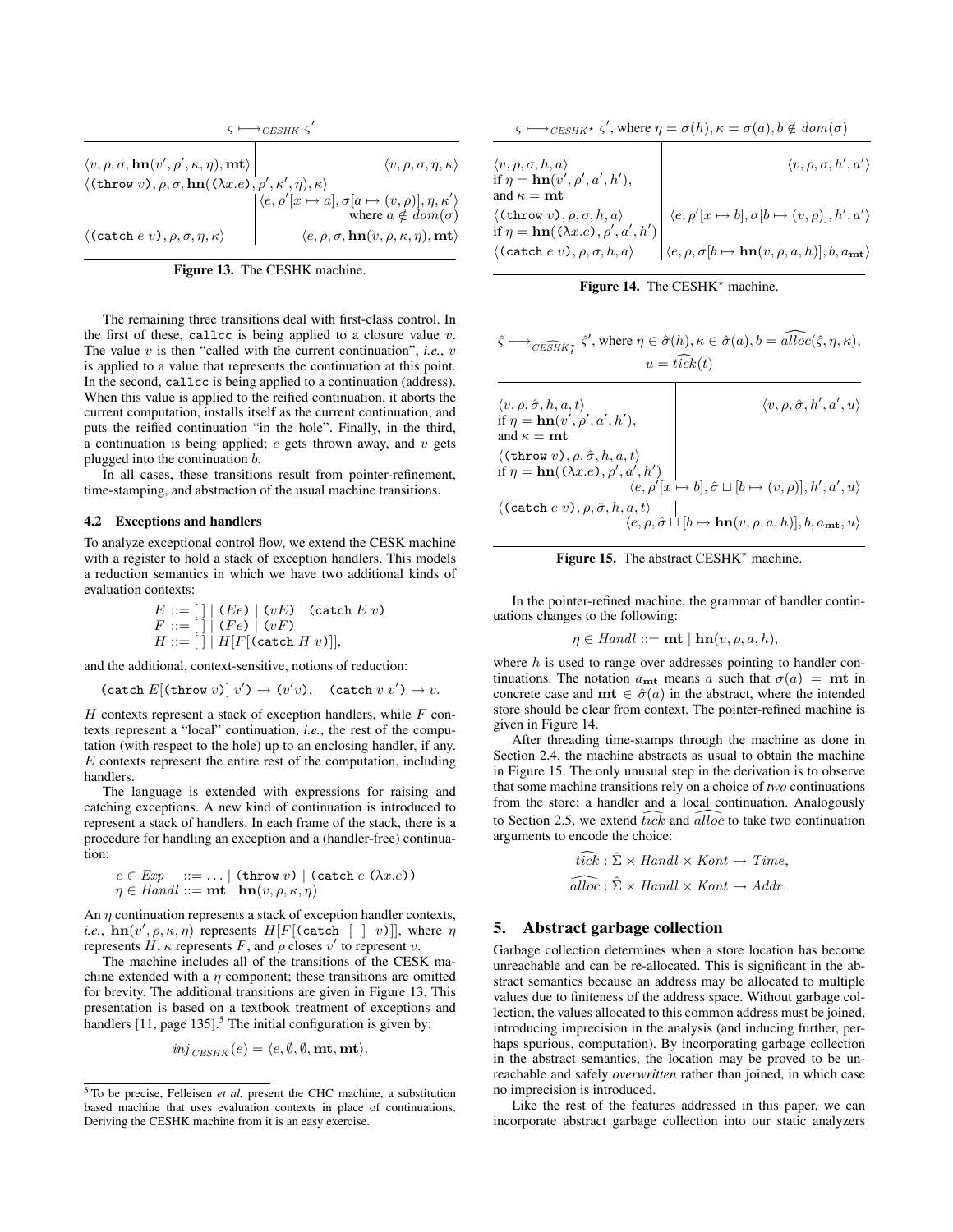| CESK |  |
|------|--|
|------|--|

 $\langle e, \rho, \sigma, a \rangle$   $\langle e, \rho, \{\langle b, \sigma(b)\rangle | b \in \mathcal{L}\}, a \rangle$ if  $\langle \mathcal{LL}_{\sigma}(e, \rho) \cup \mathcal{LL}_{\sigma}(\sigma(a)), \{a\}, \sigma \rangle \longmapsto_{GC} \langle \emptyset, \mathcal{L}, \sigma \rangle$ 

<span id="page-8-1"></span>Figure 16. The GC transition for the CESK $*$  machine.

by a straightforward pointer-refinement of textbook accounts of concrete garbage collection, followed by a finite store abstraction.

Concrete garbage collection is defined in terms of a GC machine that computes the reachable addresses in a store [\[11,](#page-11-6) page 172]:

$$
\langle \mathcal{G}, \mathcal{B}, \sigma \rangle \longmapsto_{GC} \langle (\mathcal{G} \cup \mathcal{LL}_{\sigma}(\sigma(a)) \setminus (\mathcal{B} \cup \{a\})), \mathcal{B} \cup \{a\}, \sigma \rangle
$$
  
if  $a \in \mathcal{G}$ .

This machine iterates over a set of reachable but unvisited "grey" locations G. On each iteration, an element is removed and added to the set of reachable and visited "black" locations B. Any newly reachable and unvisited locations, as determined by the "live locations" function  $\mathcal{LL}_{\sigma}$ , are added to the grey set. When there are no grey locations, the black set contains all reachable locations. Everything else is garbage.

The live locations function computes a set of locations which may be used in the store. Its definition will vary based on the particular machine being garbage collected, but the definition appropriate for the CESK<sup> $\star$ </sup> machine of Section [2.3](#page-2-0) is

$$
\mathcal{LL}_{\sigma}(e) = \emptyset
$$
  
\n
$$
\mathcal{LL}_{\sigma}(e, \rho) = \mathcal{LL}_{\sigma}(\rho | \mathbf{fv}(e))
$$
  
\n
$$
\mathcal{LL}_{\sigma}(\rho) = rng(\rho)
$$
  
\n
$$
\mathcal{LL}_{\sigma}(\mathbf{mt}) = \emptyset
$$
  
\n
$$
\mathcal{LL}_{\sigma}(\mathbf{fn}(v, \rho, a)) = \{a\} \cup \mathcal{LL}_{\sigma}(v, \rho) \cup \mathcal{LL}_{\sigma}(\sigma(a))
$$
  
\n
$$
\mathcal{LL}_{\sigma}(\mathbf{ar}(e, \rho, a)) = \{a\} \cup \mathcal{LL}_{\sigma}(e, \rho) \cup \mathcal{LL}_{\sigma}(\sigma(a)).
$$

We write  $\rho$   $f\mathbf{v}(e)$  to mean  $\rho$  restricted to the domain of free variables in e. We assume the least-fixed-point solution in the calculation of the function  $LL$  in cases where it recurs on itself.

The pointer-refinement of the machine requires parameterizing the  $LL$  function with a store used to resolve pointers to continuations. A nice consequence of this parameterization is that we can re-use LL for *abstract garbage collection* by supplying it an abstract store for the parameter. Doing so only necessitates extending  $LL$  to the case of sets of storable values:

$$
\mathcal{LL}_{\sigma}(S) = \bigcup_{s \in S} \mathcal{LL}_{\sigma}(s)
$$

The  $CESK^*$  machine incorporates garbage collection by a transition rule that invokes the GC machine as a subroutine to remove garbage from the store (Figure [16\)](#page-8-1). The garbage collection transition introduces non-determinism to the  $CESK<sup>*</sup>$  machine because it applies to any machine state and thus overlaps with the existing transition rules. The non-determinism is interpreted as leaving the choice of *when* to collect garbage up to the machine.

The abstract CESK<sup>\*</sup> incorporates garbage collection by the *concrete garbage collection transition*, *i.e.*, we re-use the definition in Figure [16](#page-8-1) with an abstract store,  $\hat{\sigma}$ , in place of the concrete one. Consequently, it is easy to verify abstract garbage collection approximates its concrete counterpart.

The  $CESK<sup>*</sup>$  machine may collect garbage at any point in the computation, thus an abstract interpretation must soundly approximate *all possible choices* of when to trigger a collection, which the abstract  $CESK^*$  machine does correctly. This may be a useful analysis *of* garbage collection, however it fails to be a useful analysis *with* garbage collection: for soundness, the abstracted machine must consider the case in which garbage is never collected, implying no storage is reclaimed to improve precision.

However, we can leverage abstract garbage collection to reduce the state-space explored during analysis and to improve precision and analysis time. This is achieved (again) by considering properties of the *concrete* machine, which abstract directly; in this case, we want the concrete machine to deterministically collect garbage. Determinism of the  $CESK^*$  machine is restored by defining the transition relation as a non-GC transition (Figure [3\)](#page-3-0) followed by the GC transition (Figure [16\)](#page-8-1). This state-space of this concrete machine is "garbage free" and consequently the state-space of the abstracted machine is "abstract garbage free."

In the concrete semantics, a nice consequence of this property is that although continuations are allocated in the store, they are deallocated as soon as they become unreachable, which corresponds to when they would be popped from the stack in a non-pointer-refined machine. Thus the concrete machine really manages continuations like a stack.

Similarly, in the abstract semantics, continuations are deallocated as soon as they become unreachable, which often corresponds to when they would be popped. We say often, because due to the finiteness of the store, this correspondence cannot always hold. However, this approach gives a good finite approximation to infinitary stack analyses that can always match calls and returns.

#### <span id="page-8-0"></span>6. Abstract stack inspection

In this section, we derive an abstract interpreter for the static analysis of a higher-order language with stack inspection. Following the outline of Section [2](#page-1-0) and [3,](#page-5-0) we start from the tail-recursive CM machine of Clements and Felleisen [\[3\]](#page-11-3), perform a pointer refinement on continuations, then abstract the semantics by a parameterized bounding of the store.

## 6.1 The  $\lambda_{\text{sec}}$ -calculus and stack-inspection

The  $\lambda_{\text{sec}}$ -calculus of Pottier, Skalka, and Smith is a call-by-value λ-calculus model of higher-order stack inspection [\[26\]](#page-11-13). We present the language as given by Clements and Felleisen [\[3\]](#page-11-3).

All code is statically annotated with a given set of permissions  $R$ , chosen from a fixed set  $P$ . A computation whose source code was statically annotated with a permission may *enable* that permission for the dynamic extent of a subcomputation. The subcomputation is privileged so long as it is annotated with the same permission, and every intervening procedure call has likewise been annotated with the privilege.

$$
e \in Exp ::= \dots | \texttt{fail} | (\texttt{grant } R \ e) | \\ (\texttt{test } R \ e \ e) | (\texttt{frame } R \ e)
$$

A fail expression signals an exception if evaluated; by convention it is used to signal a stack-inspection failure. A (frame  $R e$ ) evaluates  $e$  as the principal  $R$ , representing the permissions conferred on e given its origin. A (grant  $R e$ ) expression evaluates as e but with the permissions extended with R enabled. A (test  $R e_0 e_1$ ) expression evaluates to  $e_0$  if R is enabled and  $e_1$  otherwise.

A trusted annotator consumes a program and the set of permissions it will operate under and inserts frame expressions around each  $\lambda$ -body and intersects all grant expressions with this set of permissions. We assume all programs have been properly annotated.

Stack inspection can be understood in terms of an  $\mathcal{O} \mathcal{K}$  predicate on an evaluation contexts and permissions. The predicate determines whether the given permissions are enabled for a subexpression in the hole of the context. The  $\mathcal{O}\mathcal{K}$  predicate holds whenever the context can be traversed from the hole outwards and, for each permission, find an enabling grant context without first finding a denying frame context.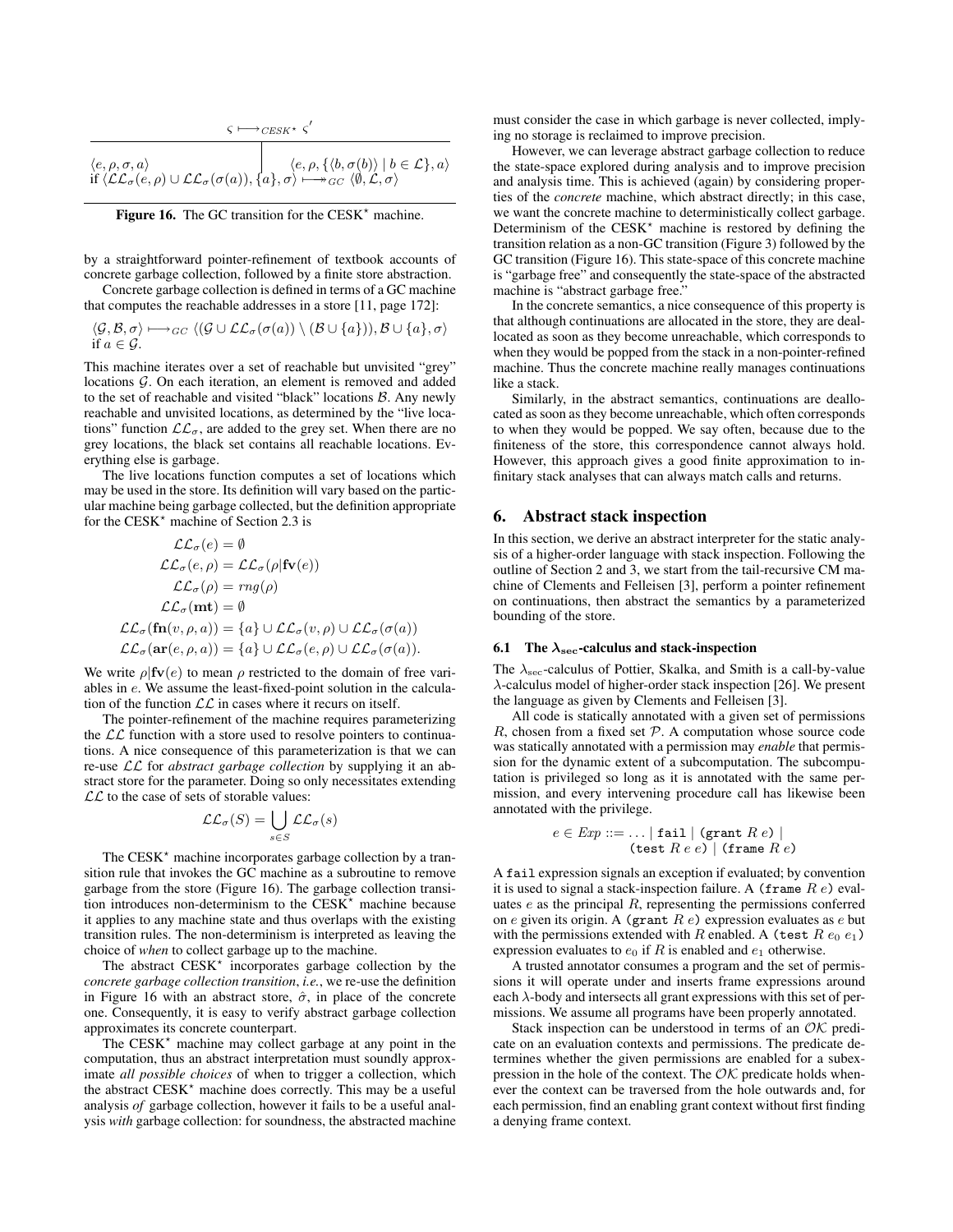

<span id="page-9-1"></span>Figure 17. The CM machine and  $\mathcal{O K}$  predicate.

# 6.2 The CM machine

The CM (continuation-marks) machine of Clements and Felleisen is a properly tail-recursive extended CESK machine for interpreting higher-order languages with stack-inspection [\[3\]](#page-11-3).

In the CM machine, continuations are annotated with *marks* [\[4\]](#page-11-14), which, for the purposes of stack-inspection, are finite maps from permissions to {deny, grant}:

$$
\kappa \quad ::= \quad \mathbf{m}\mathbf{t}^m \mid \mathbf{ar}^m(e,\rho,\kappa) \mid \mathbf{f}\mathbf{n}^m(v,\rho,\kappa).
$$

We write  $\kappa[R \mapsto c]$  to mean update the marks on  $\kappa$  to  $m[R \mapsto c]$ .

The CM machine is defined in Figure [17](#page-9-1) (transitions that are straightforward adaptations of the corresponding CESK<sup>\*</sup> transitions to incorporate continuation marks are omitted). It relies on the  $\mathcal{O}\mathcal{K}$  predicate to determine whether the permissions in R are enabled. The  $\mathcal{O}\mathcal{K}$  predicate performs the traversal of the context (represented as a continuation) using marks to determine which permissions have been granted or denied.

The semantics of a program is given by the set of reachable states from an initial machine configuration:

$$
inj_{CM}(e) = \langle e, \emptyset, [a_0 \mapsto \mathbf{mt}^{\emptyset}], a_0 \rangle.
$$

#### 6.3 The abstract  $CM^*$  machine

Store-allocating continuations, time-stamping, and bounding the store yields the transition system given in Figure [18.](#page-9-2) The notation  $\hat{\sigma}(a)[R \mapsto c]$  is used to mean  $[R \mapsto c]$  should update *some* continuation in  $\hat{\sigma}(a)$ , *i.e.*,

$$
\hat{\sigma}(a)[R \mapsto c] = \hat{\sigma}[a \mapsto \hat{\sigma}(a) \setminus \{\kappa\} \cup \{\kappa[R \mapsto c]\}],
$$

for some  $\kappa \in \hat{\sigma}(a)$ . It is worth noting that continuation marks are updated, not joined, in the abstract transition system.

The  $\widehat{\mathcal{O}\mathcal{K}}$ <sup>\*</sup> predicate (Figure [18\)](#page-9-2) approximates the pointer refinement of its concrete counterpart  $\mathcal{O}\mathcal{K}$ , which can be understood as tracing a path through the store corresponding to traversing the continuation. The abstract predicate holds whenever there exists such a path in the abstract store that would satisfy the concrete predicate: Consequently, in analyzing (test  $R e_0 e_1$ ),  $e_0$  is reachable only when the analysis can prove the  $\mathcal{O} \mathcal{K}^*$  predicate holds on some path through the abstract store.

It is straightforward to define a structural abstraction map and verify the abstract  $CM^*$  machine is a sound approximation of its concrete counterpart:

## **Theorem 4** (Soundness of the Abstract  $CM^*$  Machine).

*If*  $\varsigma \longmapsto_{CM} \varsigma'$  and  $\alpha(\varsigma) \sqsubseteq \hat{\varsigma}$ , then there exists an abstract state  $\hat{\varsigma}'$ , such that  $\hat{\varsigma} \longmapsto \widehat{CM}_{\hat{\tau}}} \hat{\varsigma}'$  and  $\alpha(\varsigma') \sqsubseteq \hat{\varsigma}'$ .

| $\langle \mathtt{fail}, \rho, \hat{\sigma}, a \rangle$                                                                                                | $\langle \texttt{fail}, \rho, \hat{\sigma}, a_{\textbf{mt}} \rangle$                                                                                                                                                                                                                                                          |
|-------------------------------------------------------------------------------------------------------------------------------------------------------|-------------------------------------------------------------------------------------------------------------------------------------------------------------------------------------------------------------------------------------------------------------------------------------------------------------------------------|
| $\langle$ (frame $R e$ ), $\rho$ , $\hat{\sigma}$ , $a \rangle$                                                                                       | $\langle e, \rho, \hat{\sigma}(a)   \overline{R} \mapsto \text{deny} \rangle, a \rangle$                                                                                                                                                                                                                                      |
| $\langle$ (grant R e), $\rho$ , $\hat{\sigma}$ , a)                                                                                                   | $\langle e,\rho,\hat{\sigma}(a) [R \mapsto \text{grant}],a \rangle$                                                                                                                                                                                                                                                           |
|                                                                                                                                                       | $\langle (\texttt{test}\; R\; e_0\; e_1), \rho, \hat{\sigma}, a \rangle \: \left  \begin{array}{cc} \big\langle e_0, \rho, \hat{\sigma}, a \rangle & \text{if}\; \widehat{\mathcal{O}\mathcal{K}^{\star}}(R, \hat{\sigma}, a), \\ \big\langle e_1, \rho, \hat{\sigma}, a \big\rangle & \text{otherwise.} \end{array} \right.$ |
| $\widehat{\mathcal{O}}\mathcal{K}^{\widetilde{\star}}(\emptyset,\hat{\sigma},a)$                                                                      |                                                                                                                                                                                                                                                                                                                               |
| $\widehat{\mathcal{O}}\mathcal{K}^*(R,\hat{\sigma},a) \iff (R\cap m^{-1}(\text{deny})=\emptyset)$<br>if $\hat{\sigma}(a) \ni \mathbf{m} \mathbf{t}^m$ |                                                                                                                                                                                                                                                                                                                               |
| $\widehat{\mathcal{O}}\mathcal{K}^*(R,\hat{\sigma},a) \iff (R\cap m^{-1}(\text{deny}) = \emptyset) \land$                                             |                                                                                                                                                                                                                                                                                                                               |
| if $\hat{\sigma}(a) \ni \mathbf{fn}^m(v, \rho, b)$<br>or $\hat{\sigma}(a) \ni \mathbf{ar}^m(e, \rho, b)$                                              | $\widehat{\mathcal{O}}\mathcal{K}^{\star}(R\setminus m^{-1}(\text{grant}),\hat{\sigma},b)$                                                                                                                                                                                                                                    |
|                                                                                                                                                       |                                                                                                                                                                                                                                                                                                                               |

<span id="page-9-2"></span>Figure 18. The abstract  $CM^*$  machine.

## <span id="page-9-0"></span>7. Widening to improve complexity

If implemented naïvely, it takes time exponential in the size of the input program to compute the reachable states of the abstracted machines. Consider the size of the state-space for the abstract timestamped CESK<sup>\*</sup> machine:

$$
|Exp \times Env \times \widehat{Store} \times Addr \times Time|
$$
  
= 
$$
|Exp| \times |Addr|^{|Var|} \times |Storable|^{|Addr|} \times |Addr| \times |Time|.
$$

Without simplifying any further, we clearly have an exponential number of abstract states.

To reduce complexity, we can employ widening in the form of Shivers's single-threaded store [\[29\]](#page-11-10). To use a single threaded store, we have to reconsider the abstract evaluation function itself. Instead of seeing it as a function that returns the set of reachable states, it is a function that returns a set of partial states plus a single globally approximating store, *i.e.*,  $aval : Exp \rightarrow System$ , where:

$$
System = \mathcal{P}(Exp \times Env \times Addr \times Time) \times \widehat{Store}.
$$

We compute this as a fixed point of a monotonic function,  $f$ :

$$
f: System \rightarrow System
$$
  
\n
$$
f(C, \hat{\sigma}) = (C', \hat{\sigma}'') \text{ where}
$$
  
\n
$$
Q' = \{(c', \hat{\sigma}') : c \in C \text{ and } (c, \hat{\sigma}) \longmapsto (c', \hat{\sigma}')\}
$$
  
\n
$$
(c_0, \hat{\sigma}_0) \cong inj(e)
$$
  
\n
$$
C' = C \cup \{c' : (c', -) \in Q'\} \cup \{c_0\}
$$
  
\n
$$
\hat{\sigma}'' = \hat{\sigma} \sqcup \bigsqcup_{(a, \hat{\sigma}') \in Q'}
$$

so that  $aval(e) = lfp(f)$ . The maximum number of iterations of the function  $f$  times the cost of each iteration bounds the complexity of the analysis.

*Polynomial complexity for monovariance:* It is straightforward to compute the cost of a monovariant (in our framework, a "0CFAlike") analysis with this widening. In a monovariant analysis, environments disappear; a monovariant system-space simplifies to:

$$
System_0
$$
  
=  $\mathcal{P}(Exp \times Lab \times Lab_{\perp})$   
addresses  
 $\times ((Var + Lab) \rightarrow (Exp \times Lab) + (Exp \times Lab) + Lam).$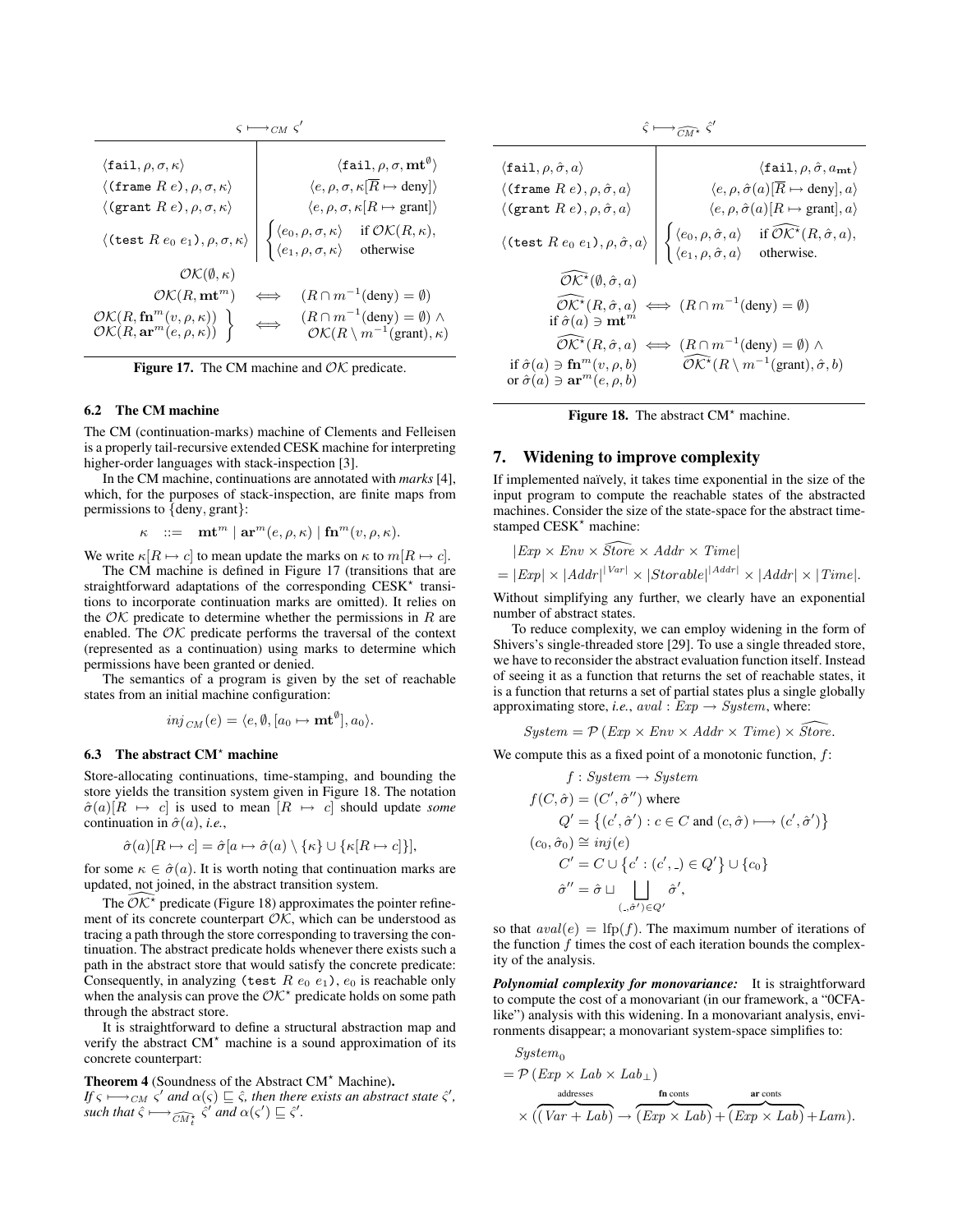If ascended monotonically, one could add one new partial state each time or introduce a new entry into the global store. Thus, the maximum number of monovariant iterations is:

$$
|Exp| \times |Lab|^2 + 1
$$
  
+ |Var + Lab| \times (2|Exp \times Lab| + |Lam|),

which is cubic in the size of the program.

# 8. Related work

The study of abstract machines for the  $\lambda$ -calculus began with Landin's SECD machine [\[21\]](#page-11-15), the theory of abstract interpretation with the POPL papers of the Cousots' [\[6,](#page-11-16) [7\]](#page-11-17), and static analysis of the  $\lambda$ -calculus with Jones's coupling of abstract machines and abstract interpretation [\[17\]](#page-11-18). All three have been active areas of research since their inception, but only recently have well known abstract machines been connected with abstract interpretation by Midtgaard and Jensen [\[23,](#page-11-19) [24\]](#page-11-20). We strengthen the connection by demonstrating a general technique for abstracting abstract machines.

*Abstract interpretation of abstract machines:* The approximation of abstract machine states for the analysis of higher-order languages goes back to Jones [\[17\]](#page-11-18), who argued abstractions of regular tree automata could solve the problem of recursive structure in environments. We re-invoked that wisdom to eliminate the recursive structure of continuations by allocating them in the store.

Midtgaard and Jensen present a 0CFA for a CPS  $\lambda$ -calculus language [\[23\]](#page-11-19). The approach is based on Cousot-style calculational abstract interpretation [\[5\]](#page-11-21), applied to a functional language. Like the present work, Midtgaard and Jensen start with an "off-the-shelf" abstract machine for the concrete semantics (in this case, the CE machine of Flanagan, *et al.* [\[14\]](#page-11-22)) and employ a reachable-states model. They then compose well-known Galois connections to re-veal a 0CFA with reachability in the style of Ayers [\[2\]](#page-11-23).<sup>[6](#page-10-0)</sup> The CE machine is not sufficient to interpret direct-style programs, so the analysis is specialized to programs in continuation-passing style. Later work by Midtgaard and Jensen went on to present a similar calculational abstract interpretation treatment of a monomorphic CFA for an ANF  $\lambda$ -calculus [\[24\]](#page-11-20). The concrete semantics are based on reachable states of the  $C_a EK$  machine [\[14\]](#page-11-22). The abstract semantics approximate the control stack component of the machine by its top element, which is similar to the labeled machine abstraction given in Section [2.7](#page-4-0) when  $k = 0$ .

Although our approach is not calculational like Midtgaard and Jensen's, it continues in their tradition by applying abstract interpretation to off-the-shelf tail-recursive machines. We extend the application to direct-style machines for a k-CFA-like abstraction that handles tail calls, laziness, state, exceptions, first-class continuations, and stack inspection. We have extended *return flow analysis* to a completely direct style (no ANF or CPS needed) within a framework that accounts for polyvariance.

Harrison gives an abstract interpretation for a higher-order language with control and state for the purposes of automatic parallelization [\[15\]](#page-11-24). Harrison maps Scheme programs into an imperative intermediate language, which is interpreted on a novel abstract machine. The machine uses a procedure string approach similar to that given in Section [2.7](#page-4-0) in that the store is addressed by procedure strings. Harrison's first machine employs higher-order values to represent functions and continuations and he notes, "the straightforward abstraction of this semantics leads to abstract domains containing higher-order objects (functions) over reflexive domains, whereas our purpose requires a more concrete compile-time representation of the values assumed by variables. We therefore modify the semantics such that its abstraction results in domains which are both finite and non-reflexive." Because of the reflexivity of denotable values, a direct abstraction is not possible, so he performs closure conversion on the (representation of) the semantic function. Harrison then abstracts the machine by bounding the procedure string space (and hence the store) via an abstraction he calls stack configurations, which is represented by a finite set of members, each of which describes an infinite set of procedure strings.

To prove that Harrison's abstract interpreter is correct he argues that the machine interpreting the translation of a program in the intermediate language corresponds to interpreting the program as written in the standard semantics—in this case, the denotational semantics of  $R<sup>3</sup>RS$ . On the other hand, our approach relies on well known machines with well known relations to calculi, reduction semantics, and other machines [\[10,](#page-11-7) [8\]](#page-11-25). These connections, coupled with the strong similarities between our concrete and abstract machines, result in minimal proof obligations in comparison. Moreover, programs are analyzed in direct-style under our approach.

*Abstract interpretation of lazy languages:* Jones has analyzed non-strict functional languages [\[17,](#page-11-18) [16\]](#page-11-26), but that work has only focused on the by-name aspect of laziness and does not address memoization as done here. Sestoft examines flow analysis for lazy languages and uses abstract machines to prove soundness [\[27\]](#page-11-27). In particular, Sestoft presents a lazy variant of Krivine's machine similar to that given in Section [3](#page-5-0) and proves analysis is sound with respect to the machine. Likewise, Sestoft uses Landin's SECD machine as the operational basis for proving globalization optimizations correct. Sestoft's work differs from ours in that analysis is developed separately from the abstract machines, whereas we derive abstract interpreters directly from machine definitions. Faxén uses a typebased flow analysis approach to analyzing a functional language with explicit thunks and evals, which is intended as the intermediate language for a compiler of a lazy language [\[9\]](#page-11-28). In contrast, our approach makes no assumptions about the typing discipline and analyzes source code directly.

*Realistic language features and garbage collection:* Static analyzers typically hemorrhage precision in the presence of exceptions and first-class continuations: they jump to the top of the lattice of approximation when these features are encountered. Conversion to continuation- and exception-passing style can handle these features without forcing a dramatic ascent of the lattice of approximation [\[29\]](#page-11-10). The cost of this conversion, however, is lost knowledge both approaches obscure static knowledge of stack structure, by desugaring it into syntax.

Might and Shivers introduced the idea of using abstract garbage collection to improve precision and efficiency in flow analysis [\[25\]](#page-11-4). They develop a garbage collecting abstract machine for a CPS language and prove it correct. We extend abstract garbage collection to direct-style languages interpreted on the CESK machine.

*Static stack inspection:* Most work on the static verification of stack inspection has focused on type-based approaches. Skalka and Smith present a type system for static enforcement of stackinspection [\[30\]](#page-11-29). Pottier *et al.* present type systems for enforcing stack-inspection developed via a static correspondence to the dynamic notion of security-passing style [\[26\]](#page-11-13). Skalka *et al.* present type and effect systems that use linear temporal logic to express regular properties of program traces and show how to statically enforce both stack- and history-based security mechanisms [\[31\]](#page-11-30). Our approach, in contrast, is not typed-based and focuses only on stackinspection, although it seems plausible the approach of Section [6](#page-8-0) extends to the more general history-based mechanisms.

<span id="page-10-0"></span><sup>6</sup> Ayers derived an abstract interpreter by transforming (the representation of) a denotational continuation semantics of Scheme into a state transition system (an abstract machine), which he then approximated using Galois connections [\[2\]](#page-11-23).